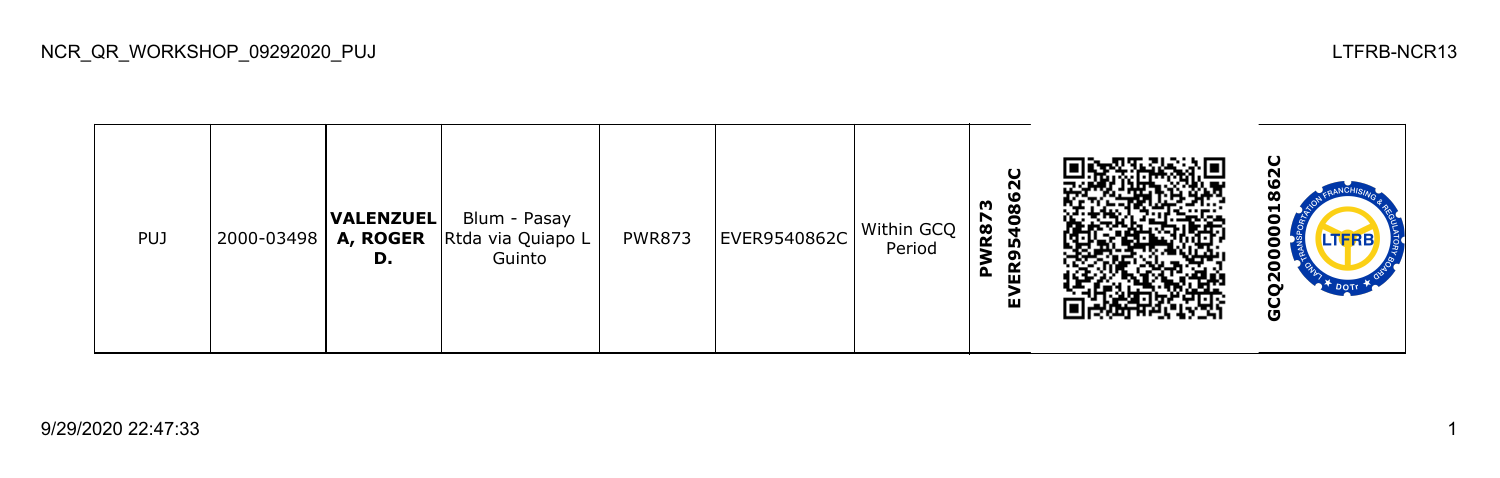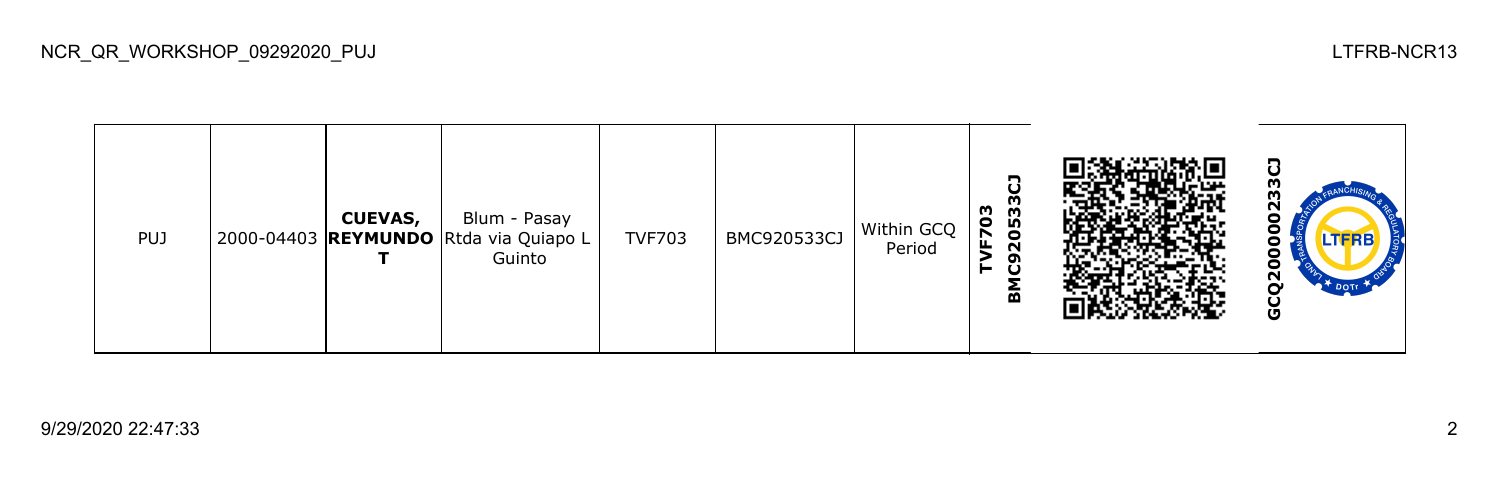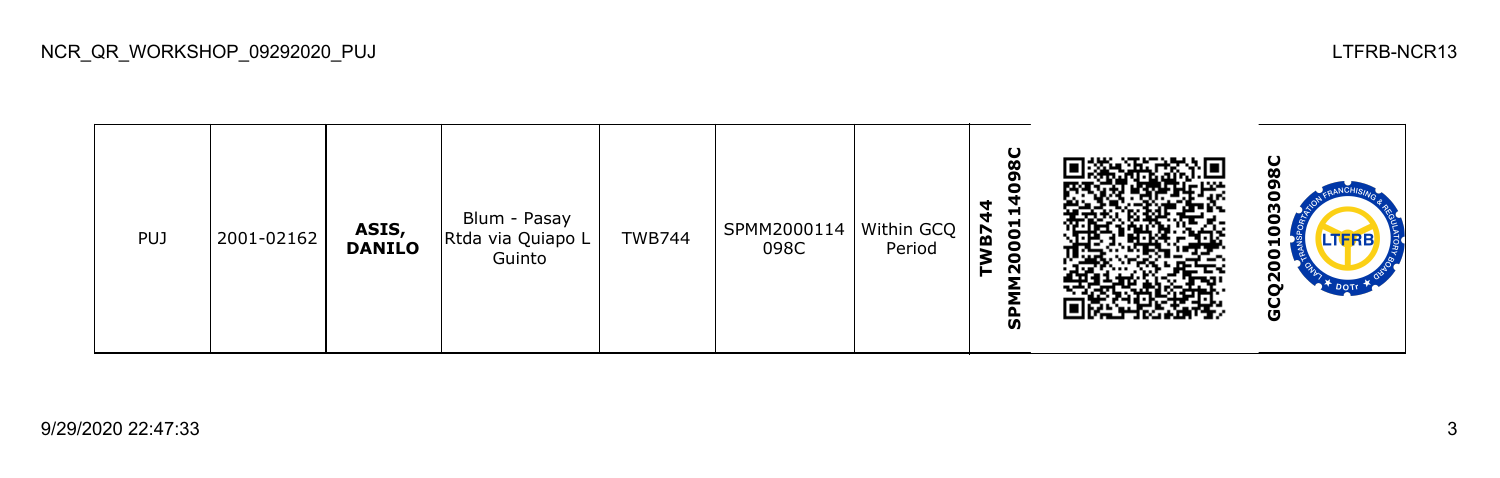| <b>PUJ</b> | 2001-02919 | CASTILLO,<br>  ERIBERTO | Blum - Pasay<br>Rtda via Quiapo L<br>Guinto | <b>TWL852</b> | SPMM2000112   Within GCQ<br>447C | Period | O<br>N<br>Ħ<br><b>LO</b><br>$\overline{5}$<br>$\infty$<br>o<br>c<br>$\sim$<br>o<br>ັທ |  | ပ<br>o<br>−<br>о<br>0<br>N<br>U |
|------------|------------|-------------------------|---------------------------------------------|---------------|----------------------------------|--------|---------------------------------------------------------------------------------------|--|---------------------------------|
|------------|------------|-------------------------|---------------------------------------------|---------------|----------------------------------|--------|---------------------------------------------------------------------------------------|--|---------------------------------|

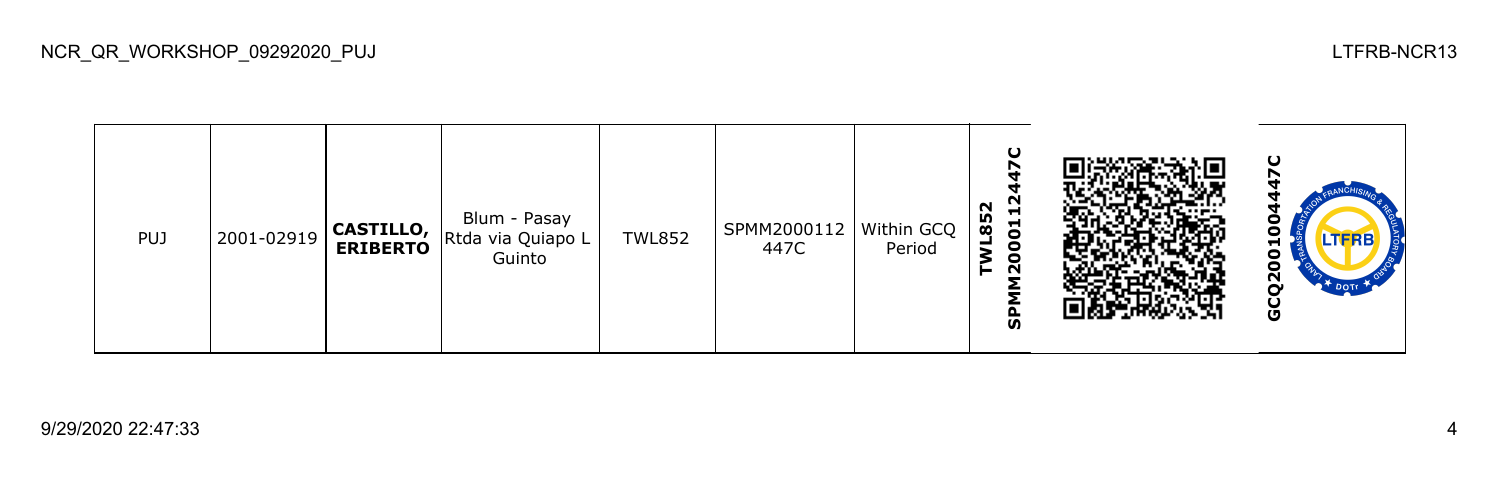| <b>PUJ</b> | 2001-03324 | <b>MORALES,</b><br><b>ROMEO</b> | Blum - Pasay<br>Rtda via Quiapo L<br>Guinto |  | HMW20152329<br>4C | Within GCQ<br>Period | ິຕ<br>5232<br>$\blacksquare$<br>$\circ$<br>$\sim$ |  |  | ပ<br>m<br>0<br>0<br>TERB-<br>⊣<br>8<br>N<br>DOTT<br>U |  |
|------------|------------|---------------------------------|---------------------------------------------|--|-------------------|----------------------|---------------------------------------------------|--|--|-------------------------------------------------------|--|
|------------|------------|---------------------------------|---------------------------------------------|--|-------------------|----------------------|---------------------------------------------------|--|--|-------------------------------------------------------|--|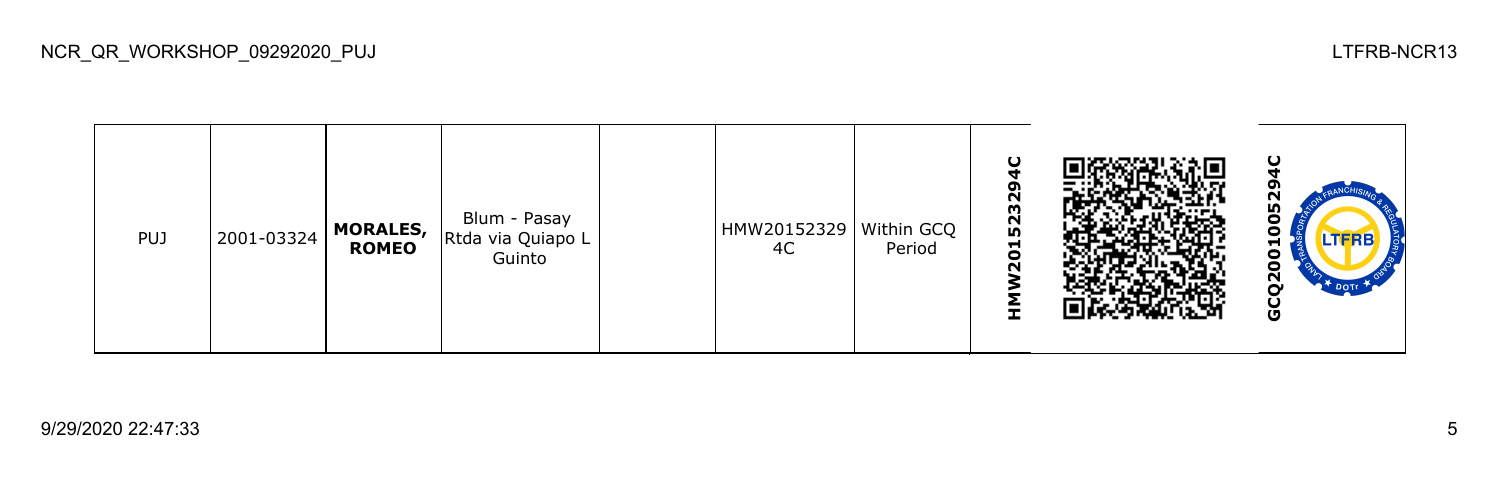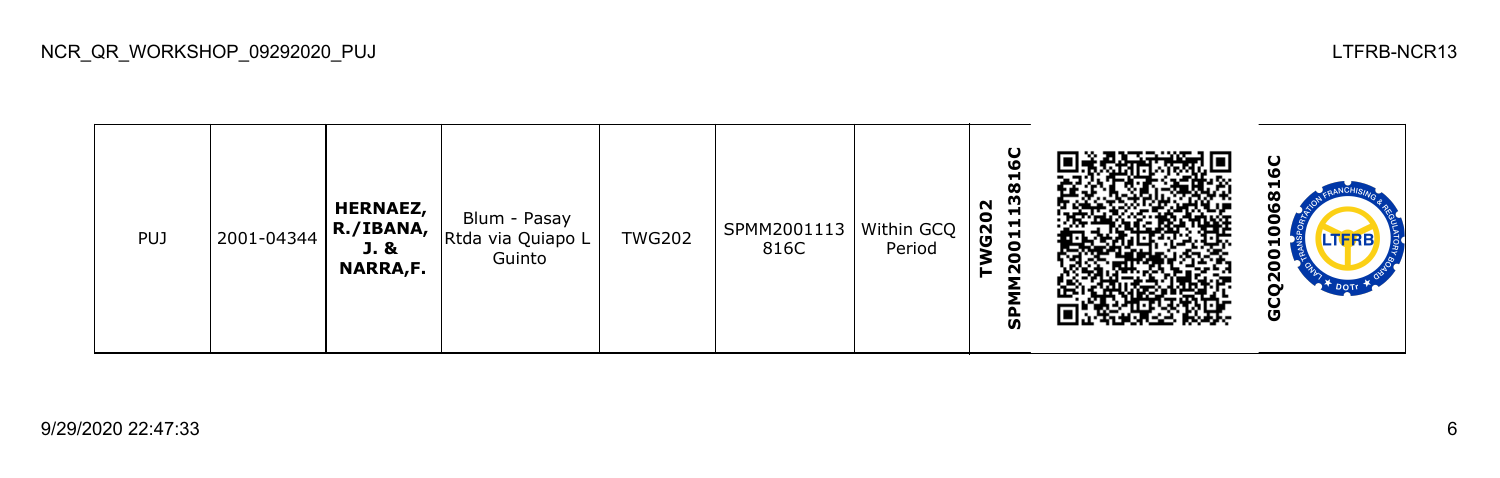| <b>PUJ</b> | 2002-00420 | <b>SANTOS,</b><br><b>JEREMIAS</b> | Blum - Pasay<br>Rtda via Quiapo L<br>Guinto | <b>NXX138</b> | SPMM4861492 | Within GCQ  <br>Period | N<br>$\infty$<br>m<br><b>1981</b><br>NXX1<br>ჭ |  | ပ<br>о<br>о<br>Ñ<br><b>DOTI</b><br>O |
|------------|------------|-----------------------------------|---------------------------------------------|---------------|-------------|------------------------|------------------------------------------------|--|--------------------------------------|
|------------|------------|-----------------------------------|---------------------------------------------|---------------|-------------|------------------------|------------------------------------------------|--|--------------------------------------|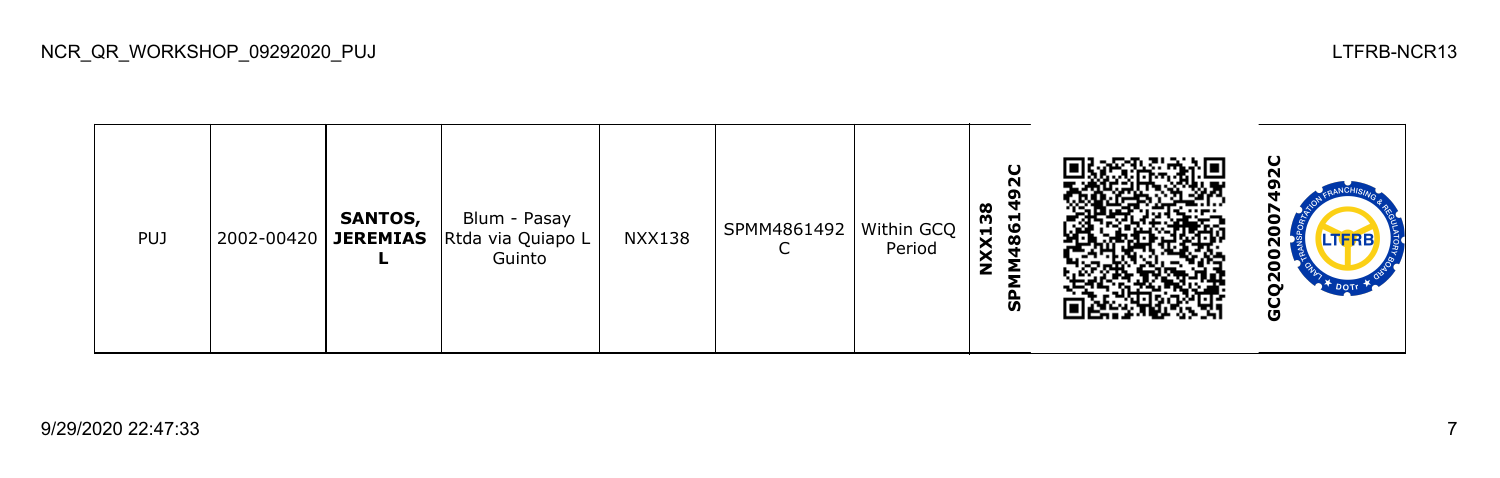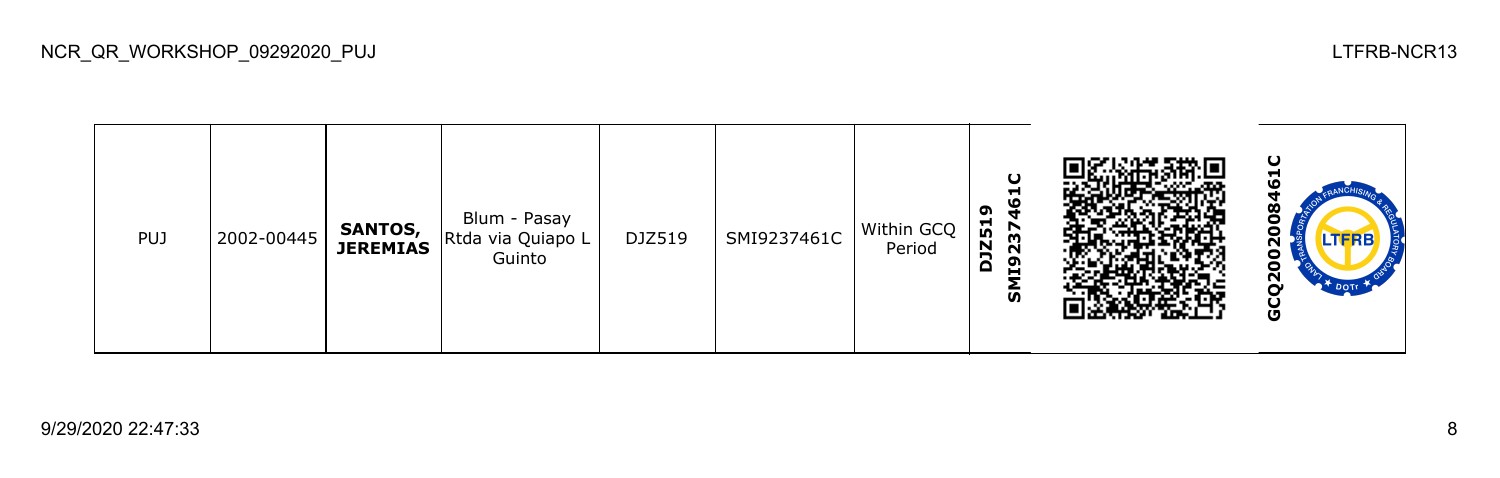**GCQ2002009927CMAR200113927C**  $\overline{\mathbf{N}}$ **TWH535** Blum - Pasay 0 PUJ 2002-03152 **MUZO,**  TWH535 MAR200113927 Within GCQ  $\overline{0}2$ Rtda via Quiapo L **OSCAR A**  $\mathsf{C}$ Period Guinto GCQ20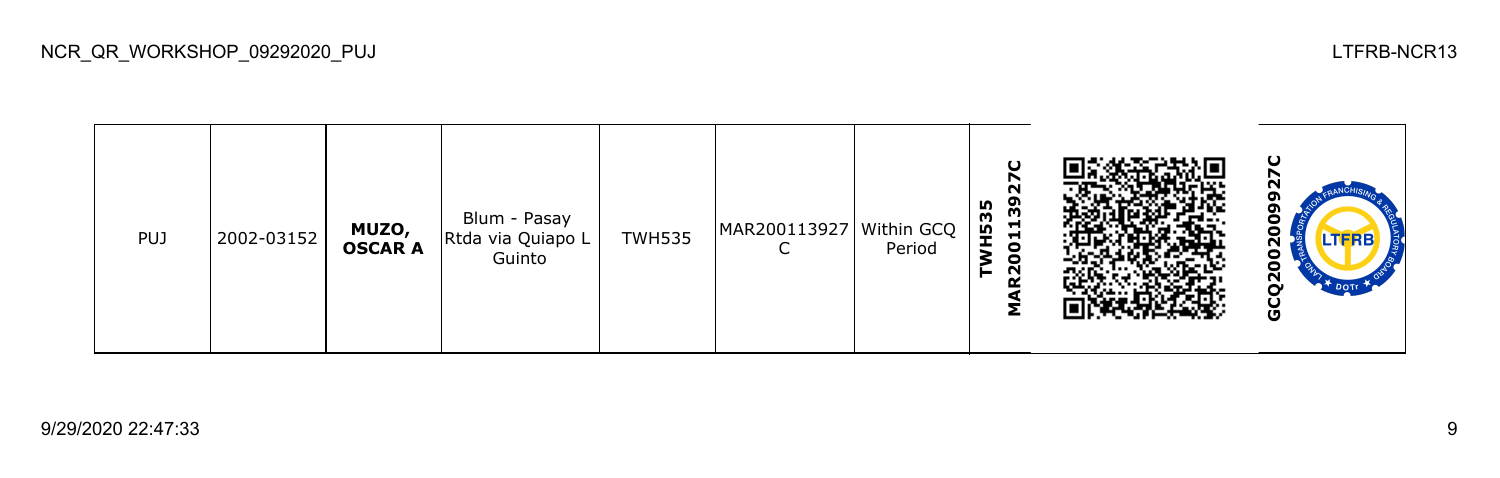**SPMM2003121374C GCQ2003010374C**TWN823<br>SPMM200312137 0 Blum - Pasay PUJ 2003-01247 **DANGCA,**  TWN823 SPMM2003121 Within GCQ 030 Rtda via Quiapo L **MARIVIC** 374C Period Guinto GCQ20

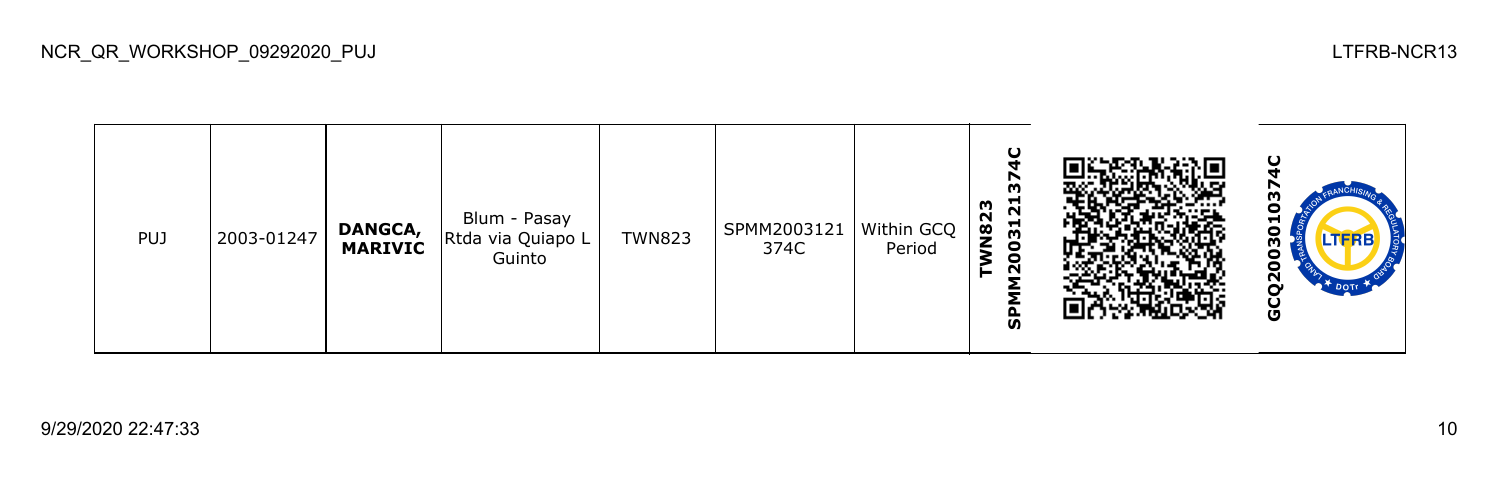| <b>PUJ</b> | 2003-01247 | <b>DANGCA,</b><br><b>MARIVIC</b> | Blum - Pasay<br>Rtda via Quiapo L<br>Guinto | <b>TXM828</b> | MAR200728727   Within GCQ | Period | $\mathbf C$<br>287<br>$\infty$<br>82<br>↖<br>Σ<br>۰<br>$\bullet$<br>N |  | ပ<br>┳.<br>H<br>o<br>m<br>о<br>N<br>DOTT<br>ט |
|------------|------------|----------------------------------|---------------------------------------------|---------------|---------------------------|--------|-----------------------------------------------------------------------|--|-----------------------------------------------|
|------------|------------|----------------------------------|---------------------------------------------|---------------|---------------------------|--------|-----------------------------------------------------------------------|--|-----------------------------------------------|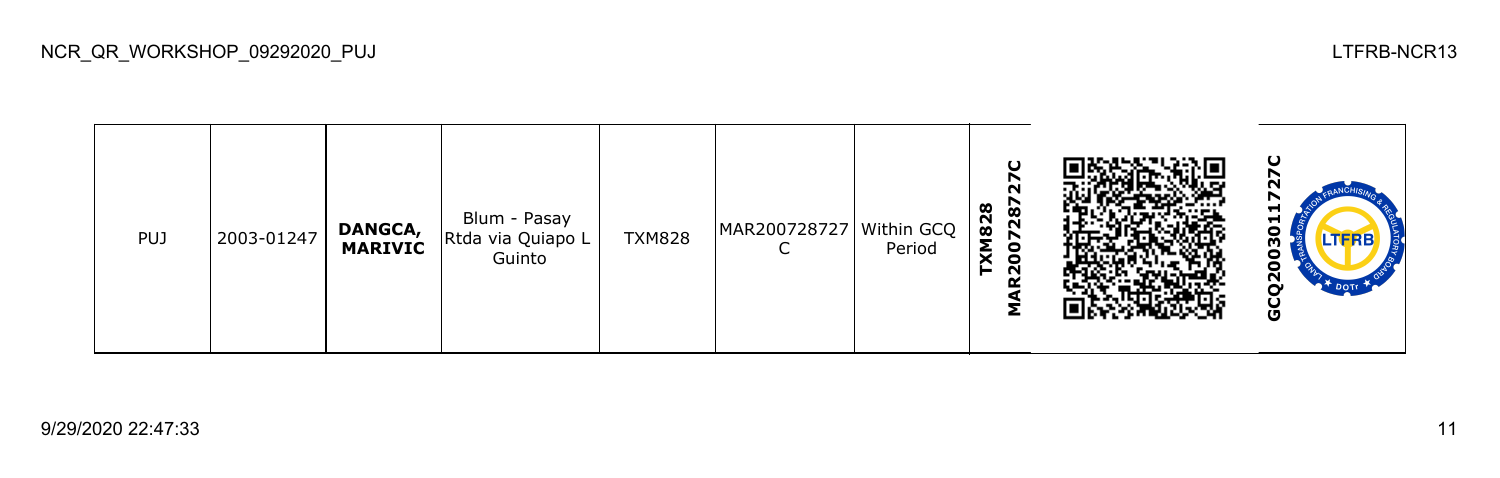| <b>PUJ</b> | 2003-03887 |  | Blum - Pasay<br>"   MA.TERESA Rtda via Quiapo L<br>Guinto | <b>TWF379</b> | MAR200114113   Within GCQ | Period | U<br>m<br>−<br>r,<br>ີ<br>F <sub>3</sub><br>Ħ<br>$\blacksquare$<br>0<br>o<br>$\sim$ |  | ပ<br>−<br>⊣<br>N<br>⊣<br>o<br><b>LTFRB</b><br>о<br>ี<br>U |
|------------|------------|--|-----------------------------------------------------------|---------------|---------------------------|--------|-------------------------------------------------------------------------------------|--|-----------------------------------------------------------|
|------------|------------|--|-----------------------------------------------------------|---------------|---------------------------|--------|-------------------------------------------------------------------------------------|--|-----------------------------------------------------------|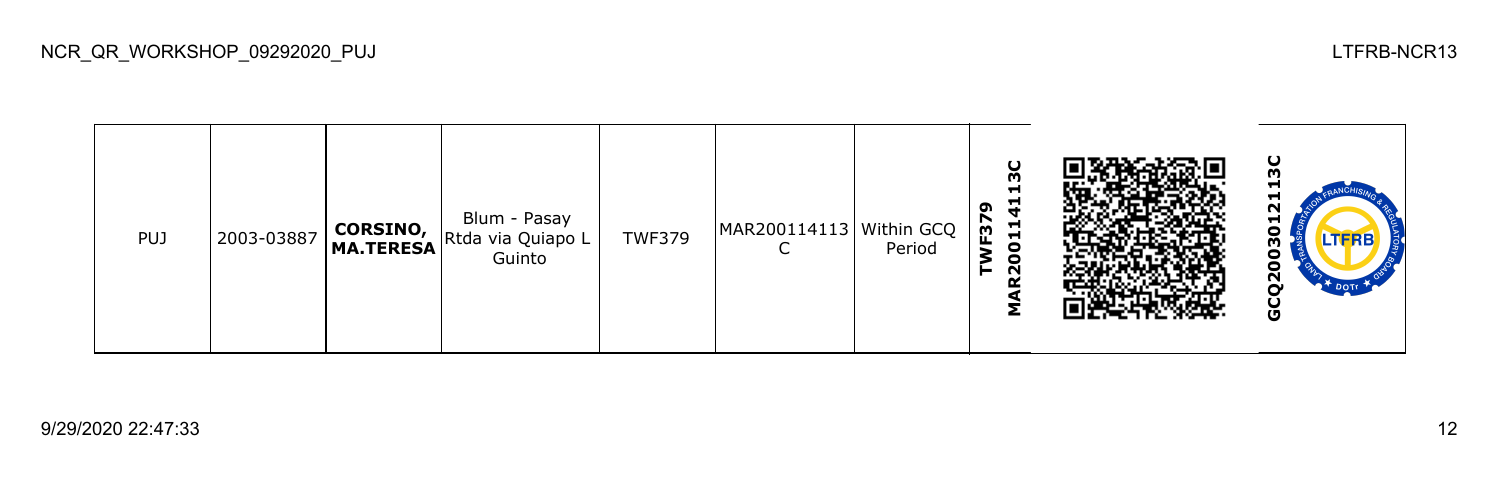**GCQ2003013417CMAR200114417C TXT534** Blum - Pasay PUJ 2003-05020 **ASIS,**  TXT534 MAR200114417 Within GCQ 030 Rtda via Quiapo L **DANILO**  $\mathsf{C}$ Period Guinto GCQ20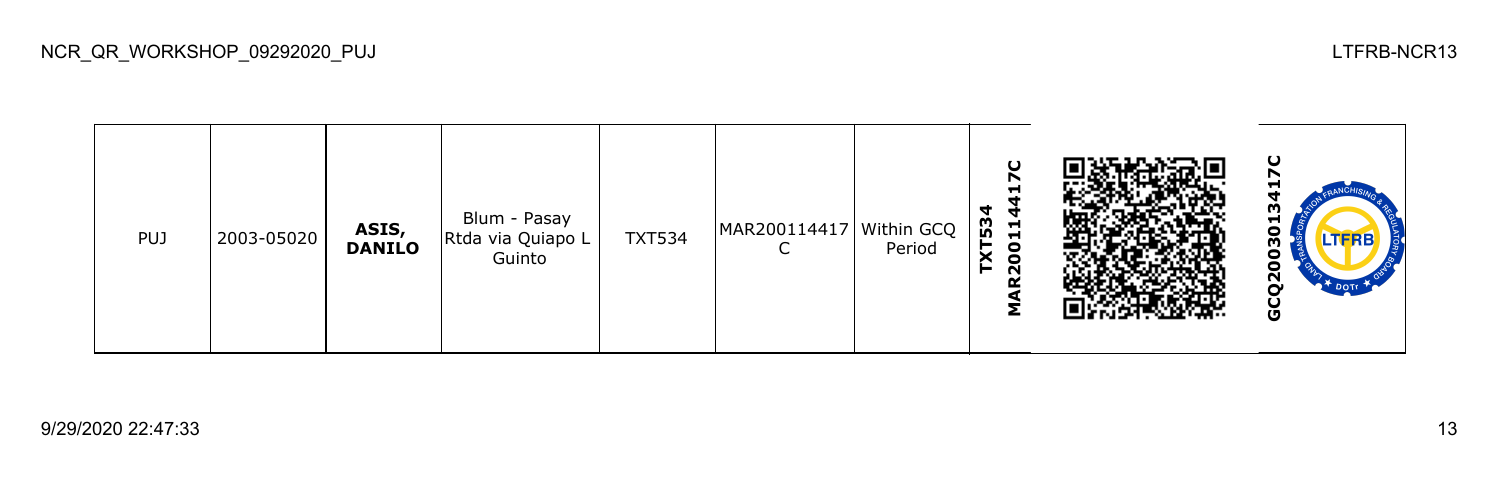

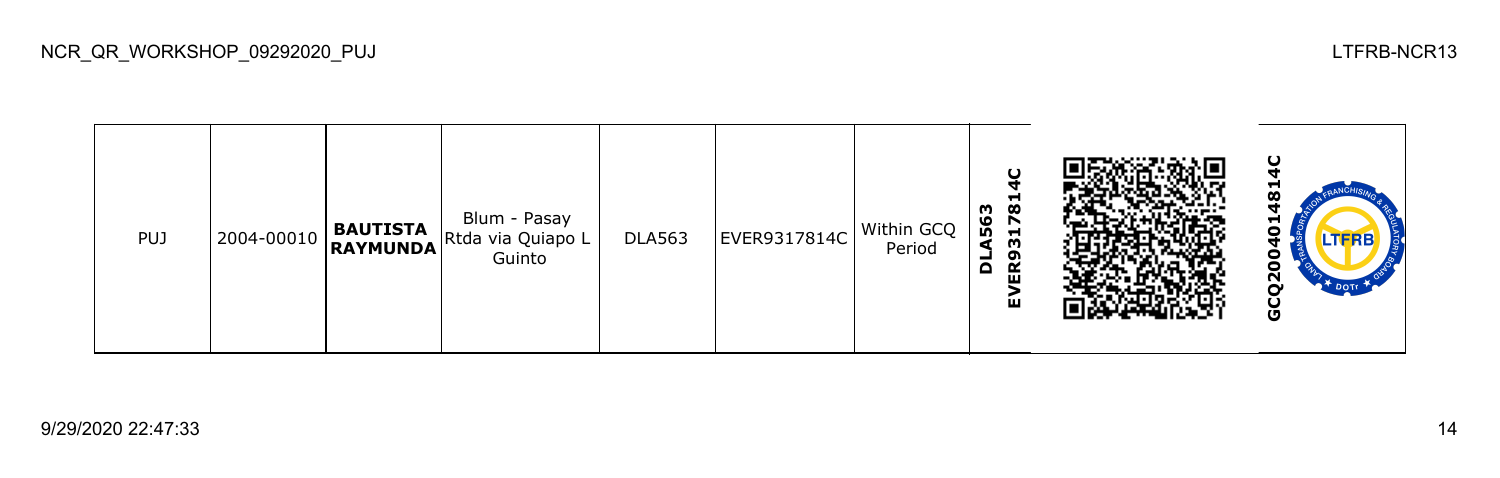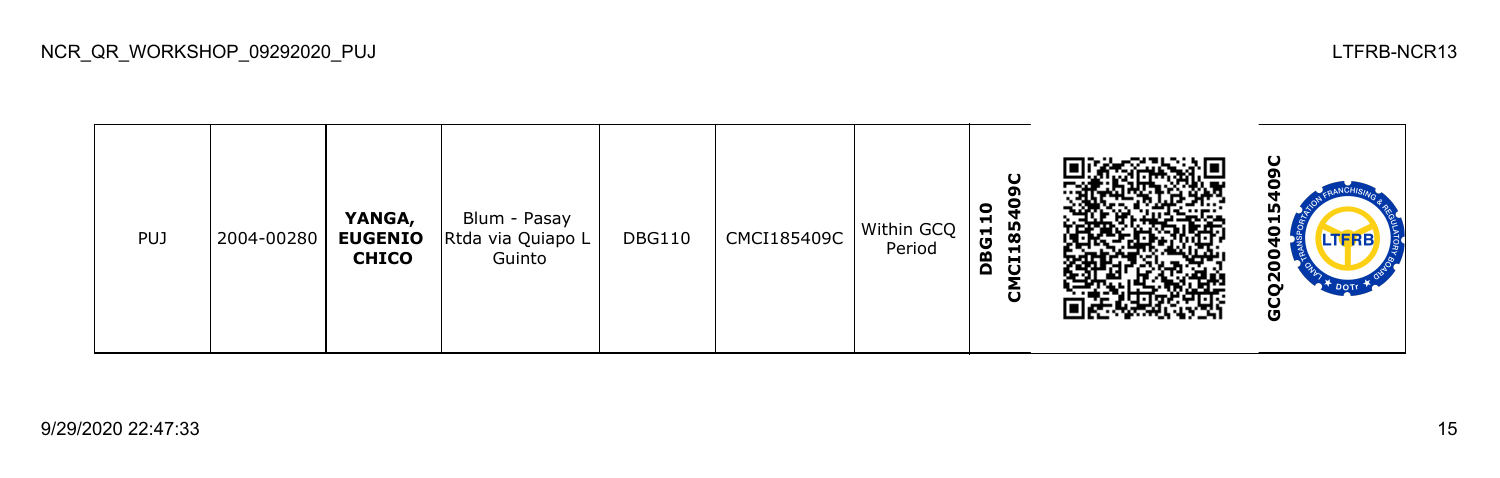| <b>PUJ</b> | 2004-00280 | YANGA,<br><b>EUGENIO</b><br><b>CHICO</b> | Blum - Pasay<br>Rtda via Quiapo L<br>Guinto | NWU691 | HMW17488C99 | Within GCQ<br>Period | ໑<br>488<br>n<br>U69<br>↖<br>−<br>- |  | o<br>┍<br>N<br>o |
|------------|------------|------------------------------------------|---------------------------------------------|--------|-------------|----------------------|-------------------------------------|--|------------------|
|------------|------------|------------------------------------------|---------------------------------------------|--------|-------------|----------------------|-------------------------------------|--|------------------|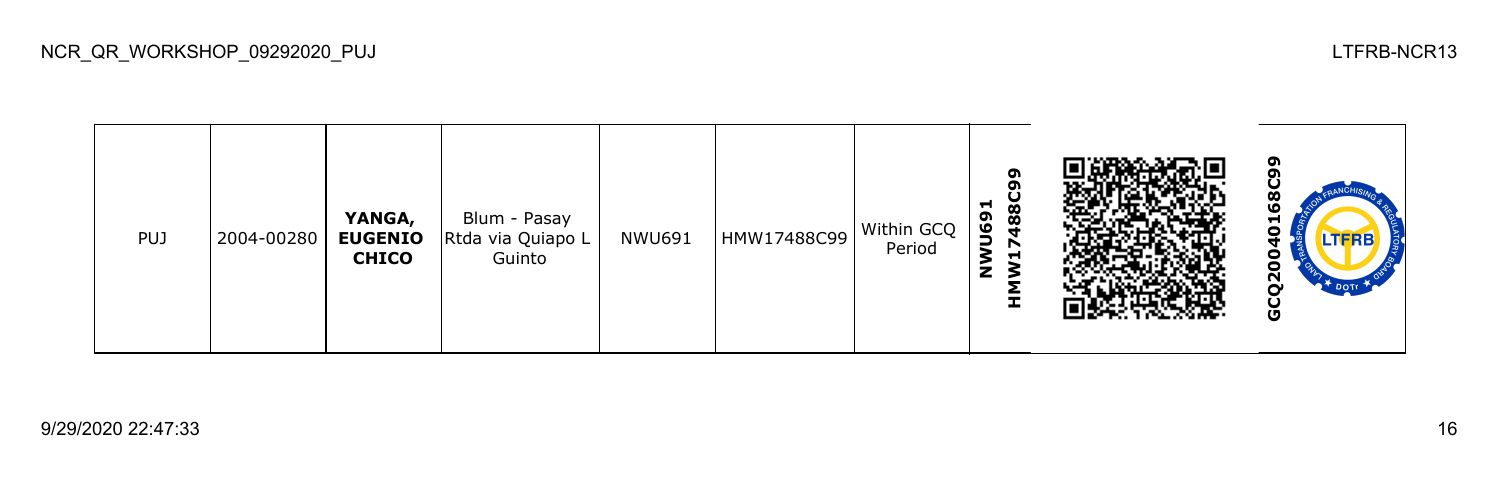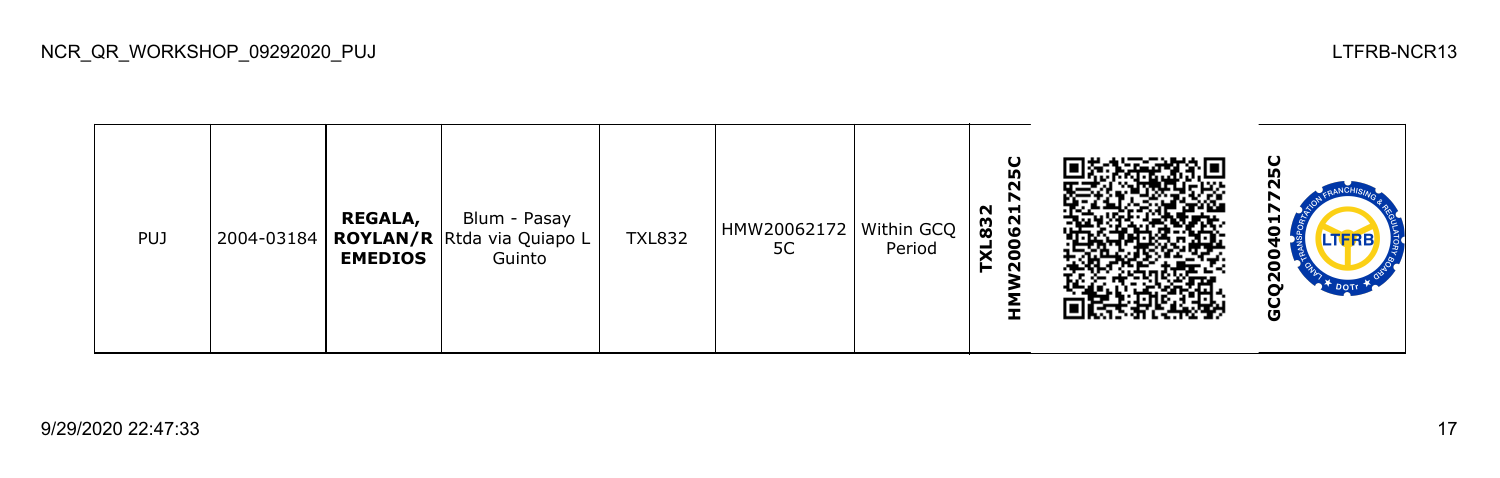| <b>PUJ</b> | 2006-00537 | <b>BRUZA,</b><br><b>MARIA</b><br><b>CORAZON</b> | Blum - Pasay<br>Rtda via Quiapo L<br>Guinto | <b>TWN746</b> | SPMM2002119   Within GCQ  <br>879C | Period | ပ<br><b>S</b><br>თ<br>٥<br>Ħ<br>ч<br>021<br>$\overline{\phantom{0}}$<br>$\overline{20}$<br>o<br>ັທ |  | ပ<br>œ<br>œ<br>ᆏ<br>o<br>ဖ<br>о<br>o<br>$\tilde{\mathbf{S}}$<br>DOTT<br>Ū |
|------------|------------|-------------------------------------------------|---------------------------------------------|---------------|------------------------------------|--------|----------------------------------------------------------------------------------------------------|--|---------------------------------------------------------------------------|
|------------|------------|-------------------------------------------------|---------------------------------------------|---------------|------------------------------------|--------|----------------------------------------------------------------------------------------------------|--|---------------------------------------------------------------------------|

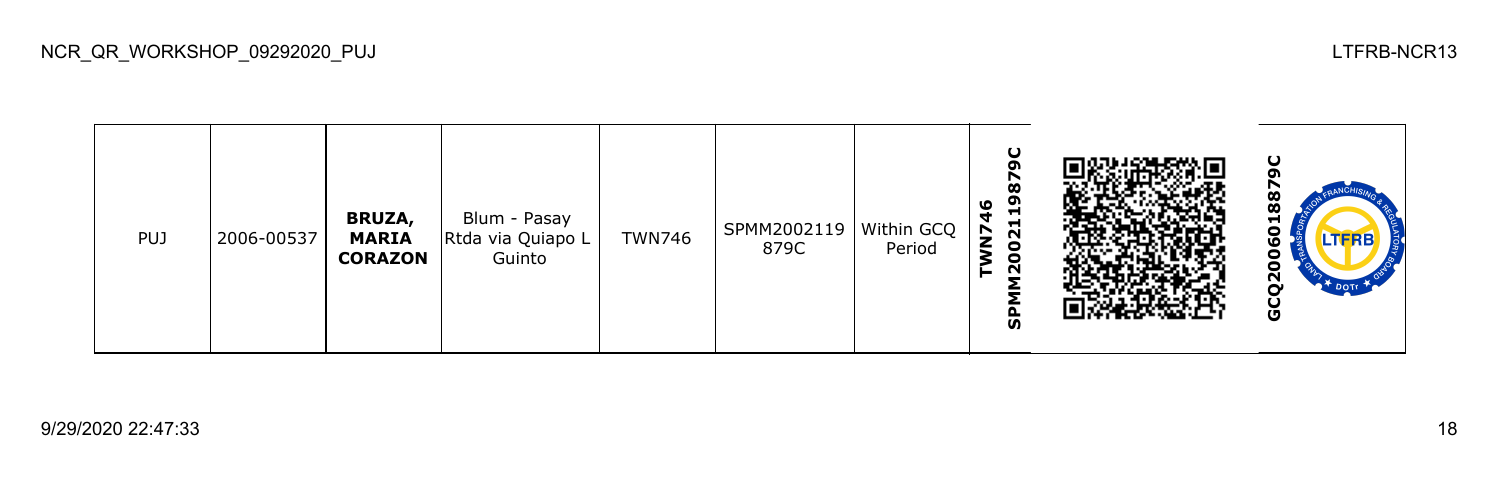| <b>PUJ</b> | 2006-00921 | <b>WENDY</b> | Blum - Pasay<br><sub>11</sub>   <b>SEBASTIAN</b>   Rtda via Quiapo L I<br>Guinto | <b>TWZ740</b> | SPMM2004123   Within GCQ  <br>561C | Period | ပ<br>ᆋ<br>۱O<br>Ю<br>m<br>0<br>N<br>4<br>⊣<br>$\overline{\mathbf{z}}$<br>$\bullet$<br>$\bullet$<br>N<br>ჭ |  | ပ<br>⊣<br>⊣<br>o<br><b>LTFRB</b><br>о<br>N<br>o |
|------------|------------|--------------|----------------------------------------------------------------------------------|---------------|------------------------------------|--------|-----------------------------------------------------------------------------------------------------------|--|-------------------------------------------------|
|------------|------------|--------------|----------------------------------------------------------------------------------|---------------|------------------------------------|--------|-----------------------------------------------------------------------------------------------------------|--|-------------------------------------------------|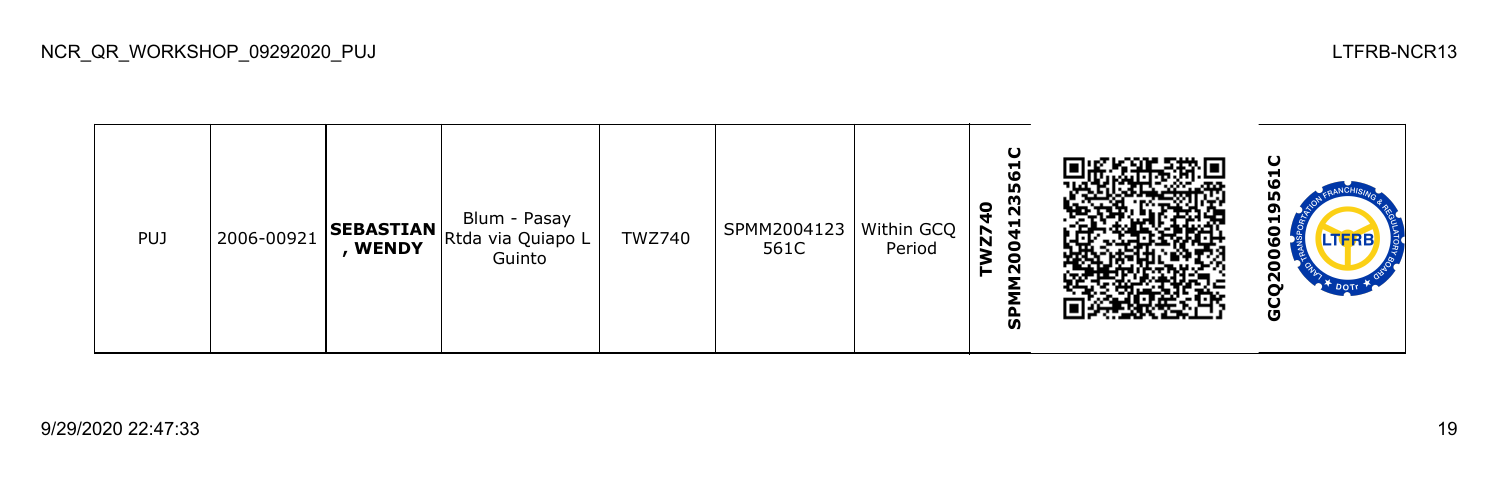**GCQ2006020596CSTM20026596C** ໑ 060205 **TWX596** Blum - Pasay PUJ 2006-01269 **PORNEA,**   $TWX596$  STM20026596C Within GCQ Rtda via Quiapo L **ROBERTO** Period Guinto GCQ20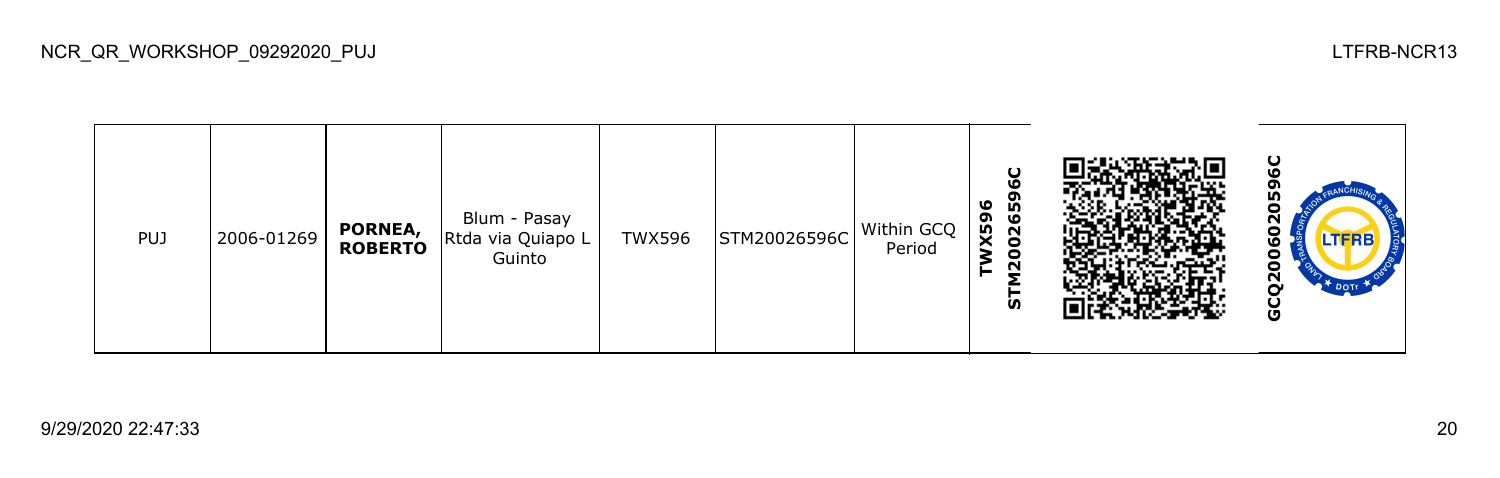| <b>PUJ</b> | 2007-00477 | RAMOS,<br><b>JOSE</b> | Blum - Pasay<br>Rtda via Quiapo L<br>Guinto | <b>TWB683</b> | SPMM2000113   Within GCQ<br>136C | Period | ပ<br>O<br>m<br>Н<br>m<br>m<br>Н<br>68<br>$\overline{5}$<br>$\mathbf{a}$<br>$\bullet$<br>$\bullet$<br>N<br>င္ဟ |  | ပ<br>ഥ<br>m<br>⊣<br>−<br>$\sim$<br>o<br>↖<br>о<br>U<br>2<br><b>DOTE</b><br>ט |
|------------|------------|-----------------------|---------------------------------------------|---------------|----------------------------------|--------|---------------------------------------------------------------------------------------------------------------|--|------------------------------------------------------------------------------|
|------------|------------|-----------------------|---------------------------------------------|---------------|----------------------------------|--------|---------------------------------------------------------------------------------------------------------------|--|------------------------------------------------------------------------------|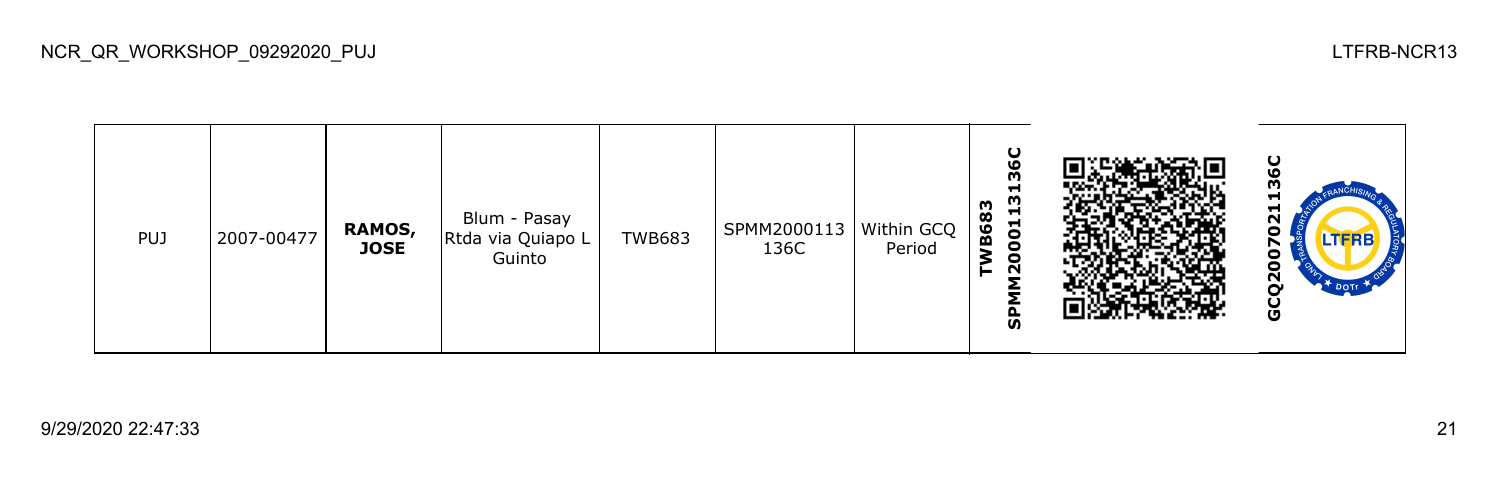| <b>PUJ</b> | 2010-04560 | JULIAN,<br><b>JULIUS</b> | Blum - Pasay<br>Rtda via Quiapo L<br>Guinto | <b>UVG418</b> | MAR201031118   Within GCQ | Period | န္တ<br>ᆋ<br>−<br>œ<br>031<br>G41<br>$\blacksquare$<br>3<br>$\mathbf{S}$<br>n |  | မ္က<br>−<br>H<br>N<br><b>LTFRB</b><br>ο<br>5<br>22<br>$\mathfrak{r}$ dotr<br>ט |
|------------|------------|--------------------------|---------------------------------------------|---------------|---------------------------|--------|------------------------------------------------------------------------------|--|--------------------------------------------------------------------------------|
|------------|------------|--------------------------|---------------------------------------------|---------------|---------------------------|--------|------------------------------------------------------------------------------|--|--------------------------------------------------------------------------------|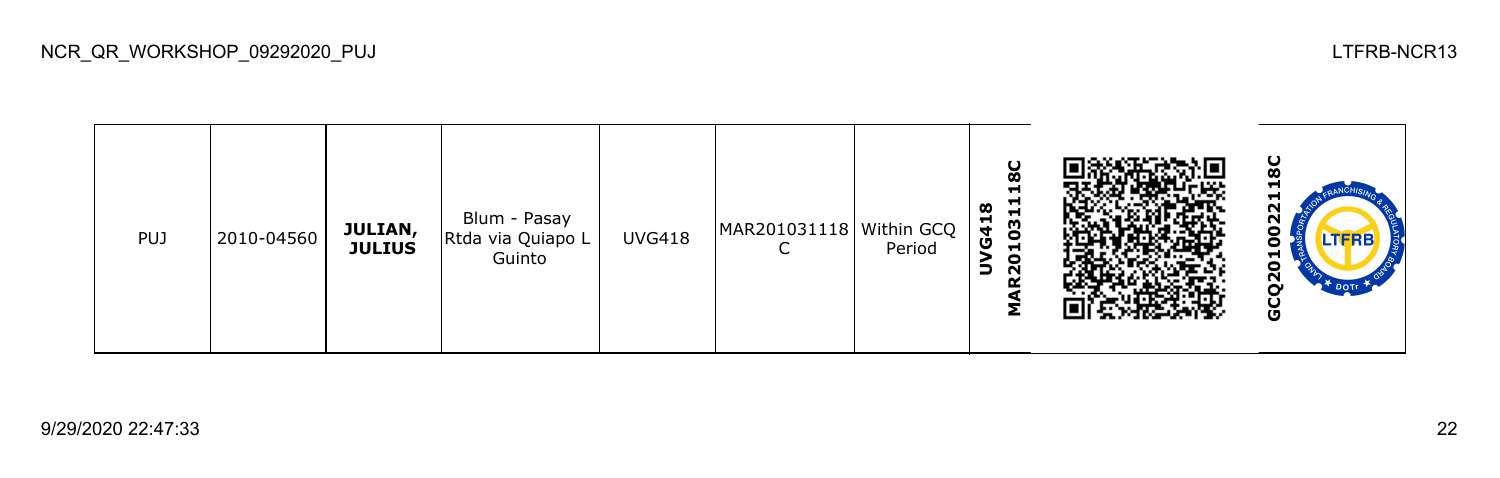| <b>PUJ</b> | 2011-02401 | <b>PUNZALAN</b><br><b>PILAR</b> | Blum - Pasay<br>Rtda via Quiapo L<br>Guinto | <b>TYU240</b> | MAR200930723 Within GCQ | Period | U<br>23<br>0<br>$\bullet$<br>$\overline{a}$<br>93<br>e<br>o<br>$\sim$ |  | ပ<br>m<br>ี่<br>Ξ<br><b>LTFRB</b><br>Н<br>ដ<br>ี<br>U |
|------------|------------|---------------------------------|---------------------------------------------|---------------|-------------------------|--------|-----------------------------------------------------------------------|--|-------------------------------------------------------|
|------------|------------|---------------------------------|---------------------------------------------|---------------|-------------------------|--------|-----------------------------------------------------------------------|--|-------------------------------------------------------|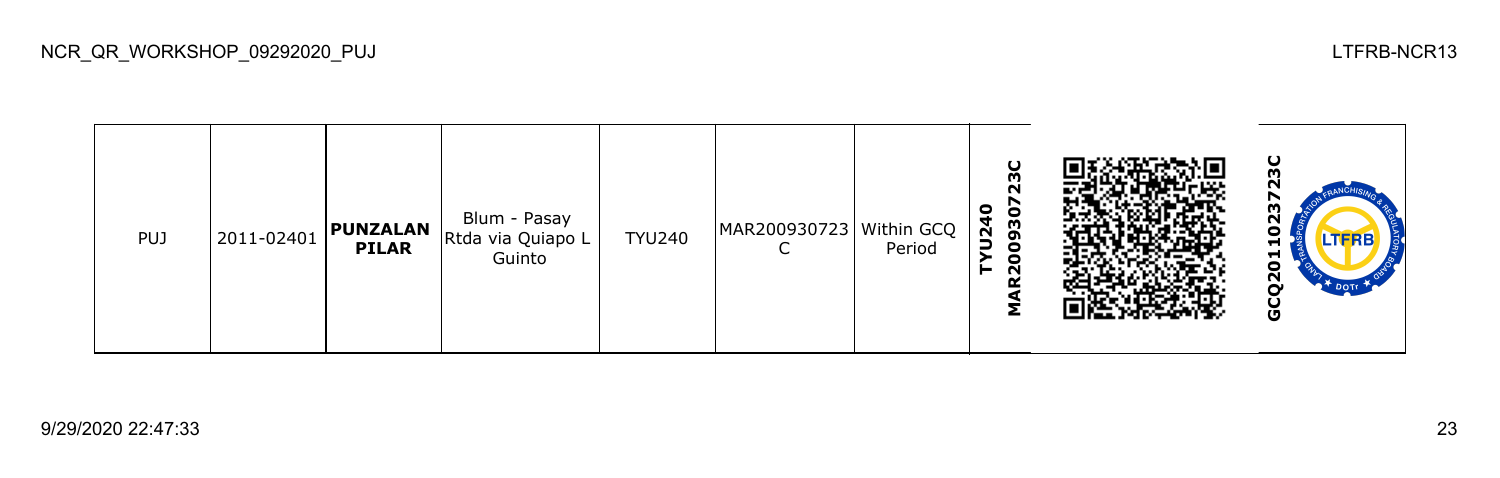**SPMM2004123069C GCQ2012024069C**TWX922<br>SPMM2004123069 Blum - Pasay PUJ 2012-02504 **VELENA,** TWX922 SPMM2004123 Within GCQ  $\mathbf{S}$ Rtda via Quiapo L **GILBERT D.** 069C Period Guinto GCQ20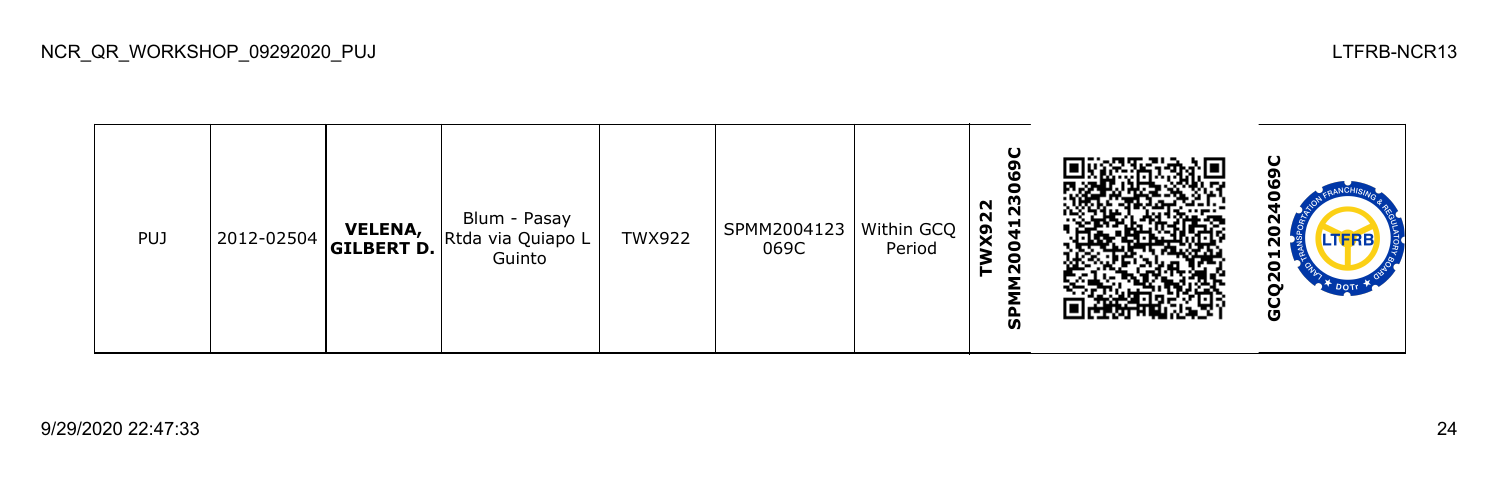98C **GCQ2013025698CSPMM10192698C PXS913** Blum - Pasay PUJ 2013-03712 **RAMOS,**  PXS913 SPMM1019269 Within GCQ 130 Rtda via Quiapo L **EDWARD A.** 8C Period Guinto GCQ20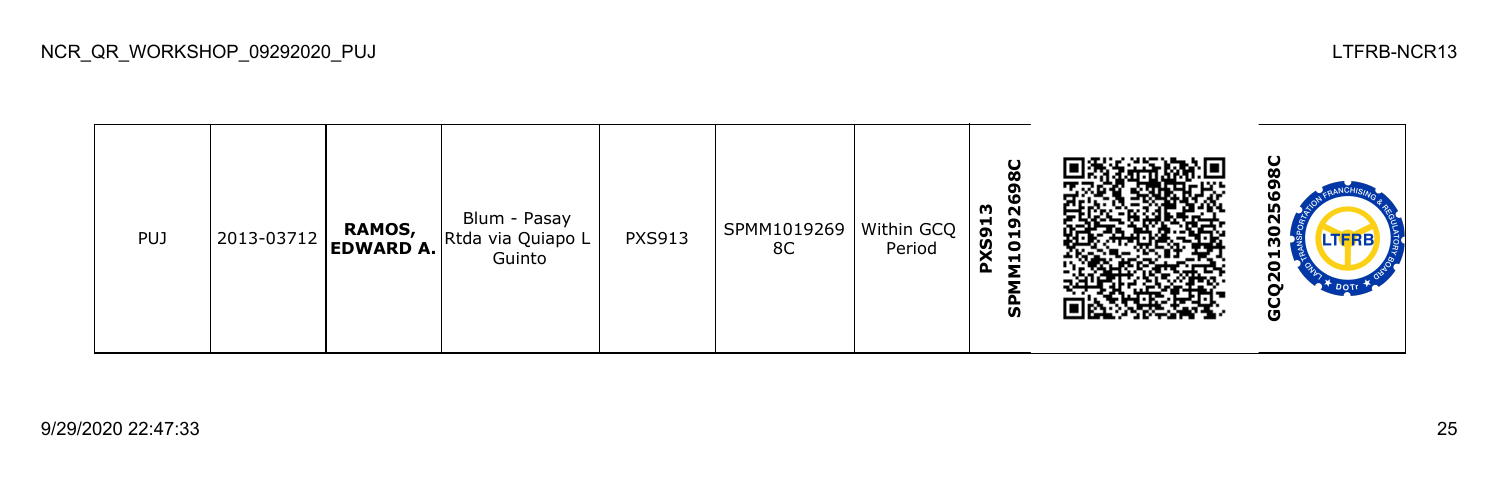| <b>PUJ</b> | 2014-00171 | <b>BORJA,<br/>ELGIE G.</b> | Blum - Pasay<br>Rtda via Quiapo L<br>Guinto |  | MAR201131850 Within GCQ | Period | U<br>850<br>131<br>$\overline{\mathbf{c}}$<br>N<br>œ<br>Σ |  | ပ<br>πū<br>œ<br>ഥ<br>N<br>o.<br>o<br>$\overline{a}$<br><b>TOOTH</b><br>O |
|------------|------------|----------------------------|---------------------------------------------|--|-------------------------|--------|-----------------------------------------------------------|--|--------------------------------------------------------------------------|
|------------|------------|----------------------------|---------------------------------------------|--|-------------------------|--------|-----------------------------------------------------------|--|--------------------------------------------------------------------------|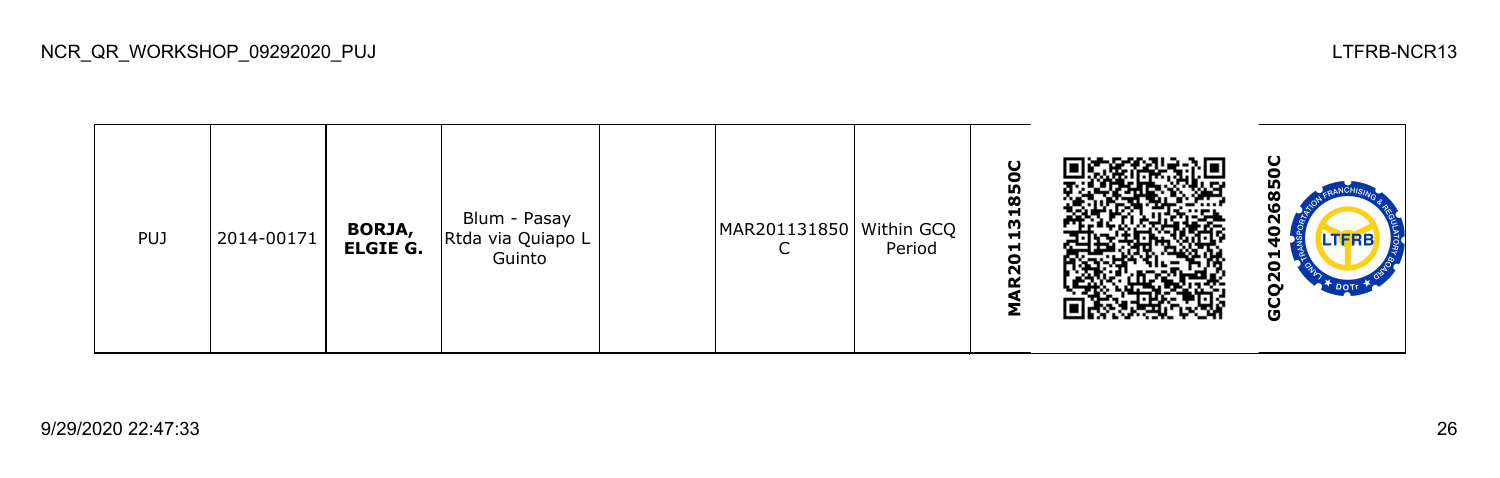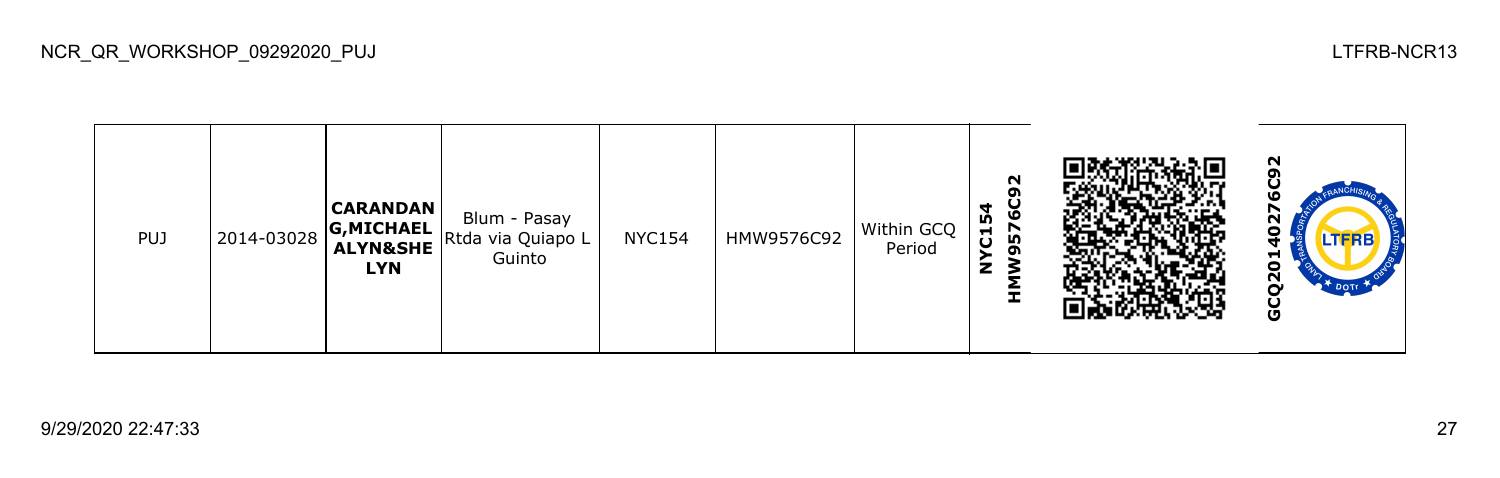| <b>PUJ</b> | $ 2016 - 04146 $ | LUCERO,<br><b>CONRADO</b><br>А. | Blum - Pasay<br>Rtda via Quiapo L<br>Guinto | <b>TWC357</b> | MAR200113739   Within GCQ | Period | $\mathbf C$<br>o<br>m<br>5<br>N<br>C35<br>$\blacksquare$<br><b>H</b><br>0<br>0<br>$\sim$ |  | ပ<br>œ<br>ี<br>о<br><b>LTFRB</b><br>⊣<br>N<br>O |
|------------|------------------|---------------------------------|---------------------------------------------|---------------|---------------------------|--------|------------------------------------------------------------------------------------------|--|-------------------------------------------------|
|------------|------------------|---------------------------------|---------------------------------------------|---------------|---------------------------|--------|------------------------------------------------------------------------------------------|--|-------------------------------------------------|

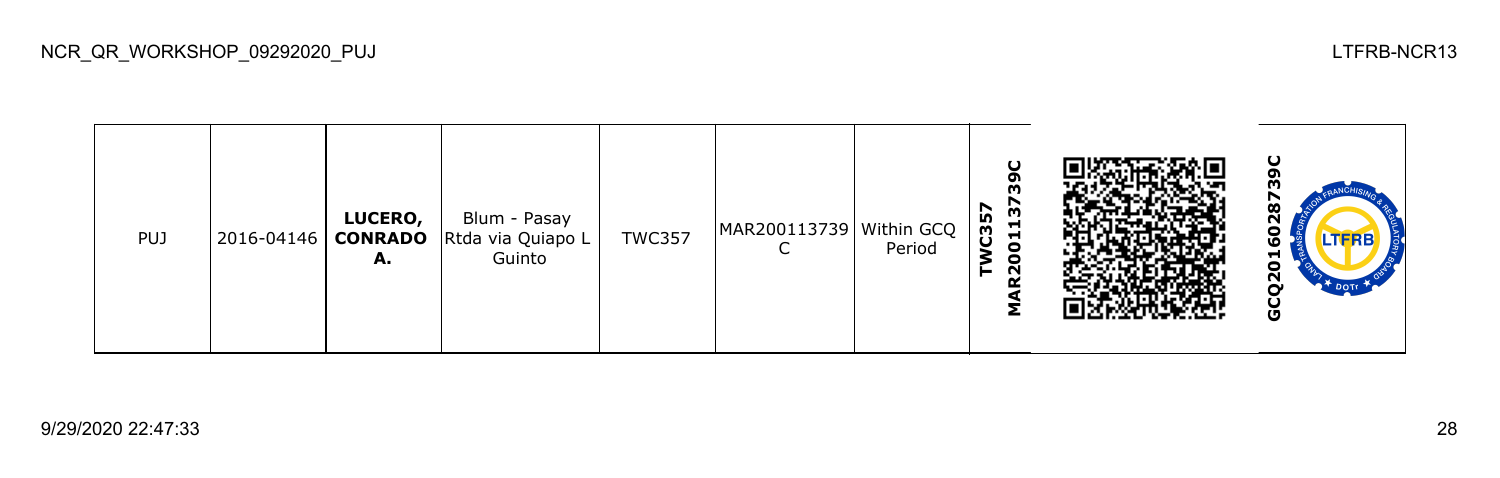ပ္ပ **GCQ91L-029215CGT901215C** N **NWJ420** ໑ Blum - Pasay ี PUJ 91L-17821 **PORNEA,**  NWJ420 GT901215C Within GCQ Rtda via Quiapo L Ξ **EDWIN** Period Guinto GCQ9

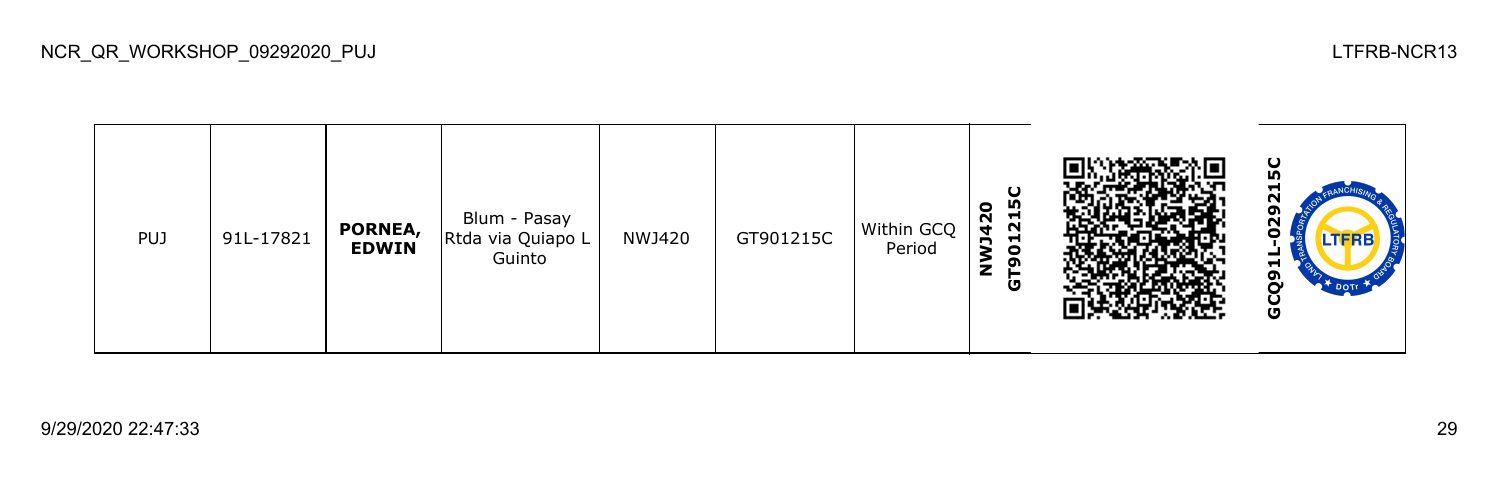| <b>PUJ</b> | 92-03567 |  | Blum - Pasay<br><b>GONZALES, Rtda via Quiapo L</b><br>MANOLITO Rtda via Quiapo L<br>Guinto | DJL992 | SPMM4598991<br>∼ | Within GCQ<br>Period | $\cup$<br>−<br>G<br>5989<br>N<br>G<br>O)<br>ᆜ<br>∍<br>Δ<br>ັທ |  | ပ<br>-<br>o<br>ო<br>o<br><b>LTFRB</b><br>o<br>N<br>o<br>မ္ပ |
|------------|----------|--|--------------------------------------------------------------------------------------------|--------|------------------|----------------------|---------------------------------------------------------------|--|-------------------------------------------------------------|
|------------|----------|--|--------------------------------------------------------------------------------------------|--------|------------------|----------------------|---------------------------------------------------------------|--|-------------------------------------------------------------|

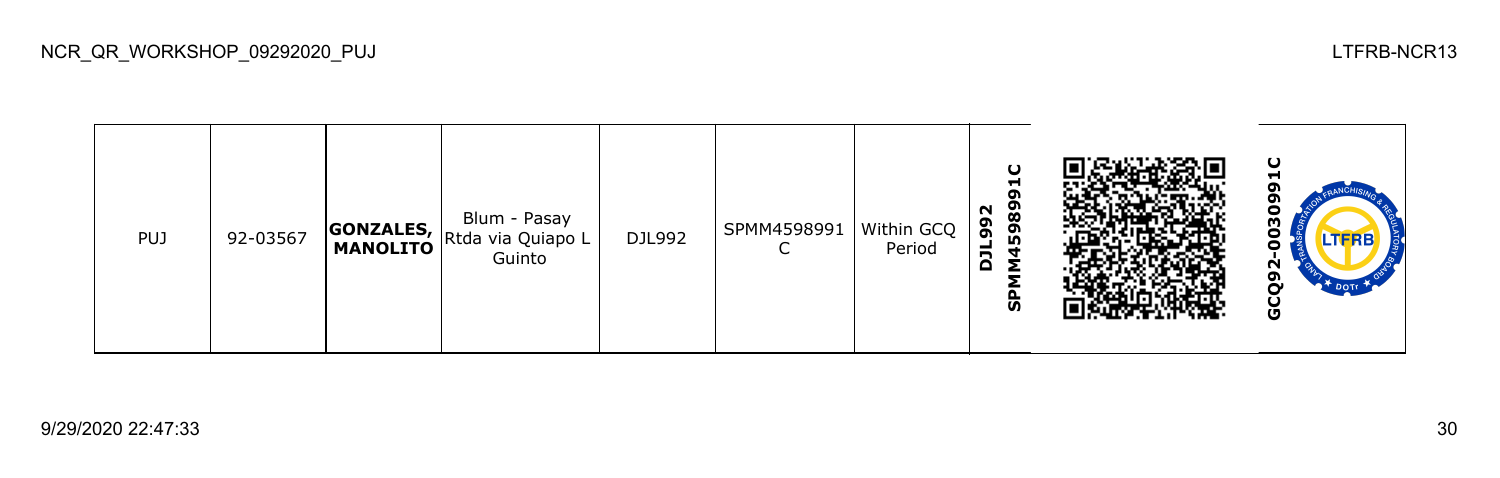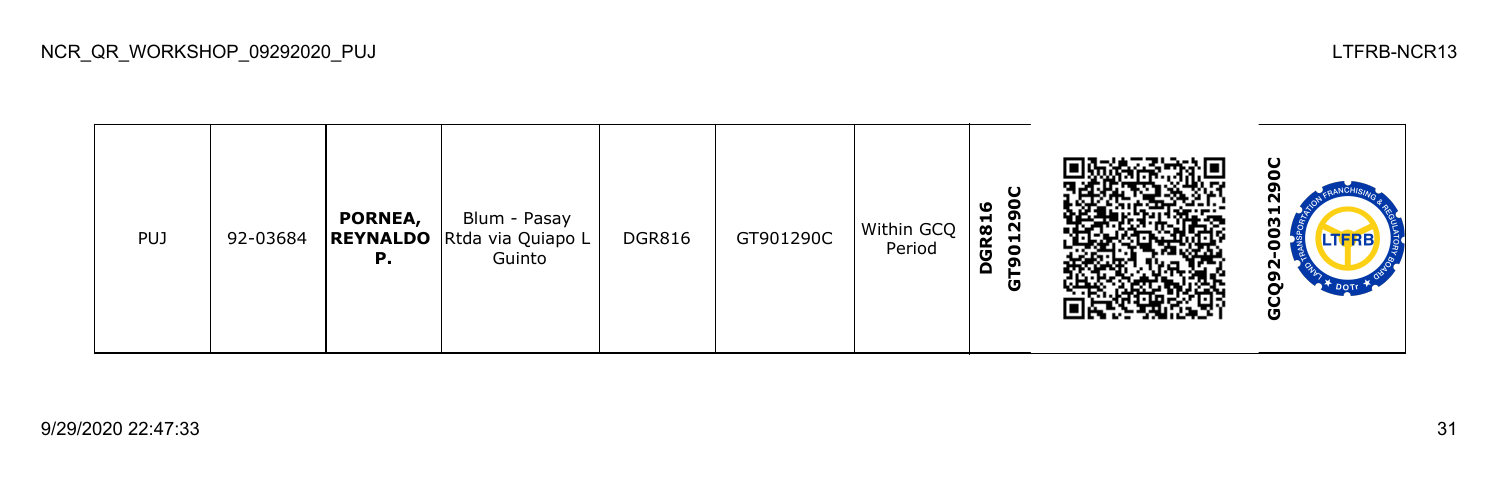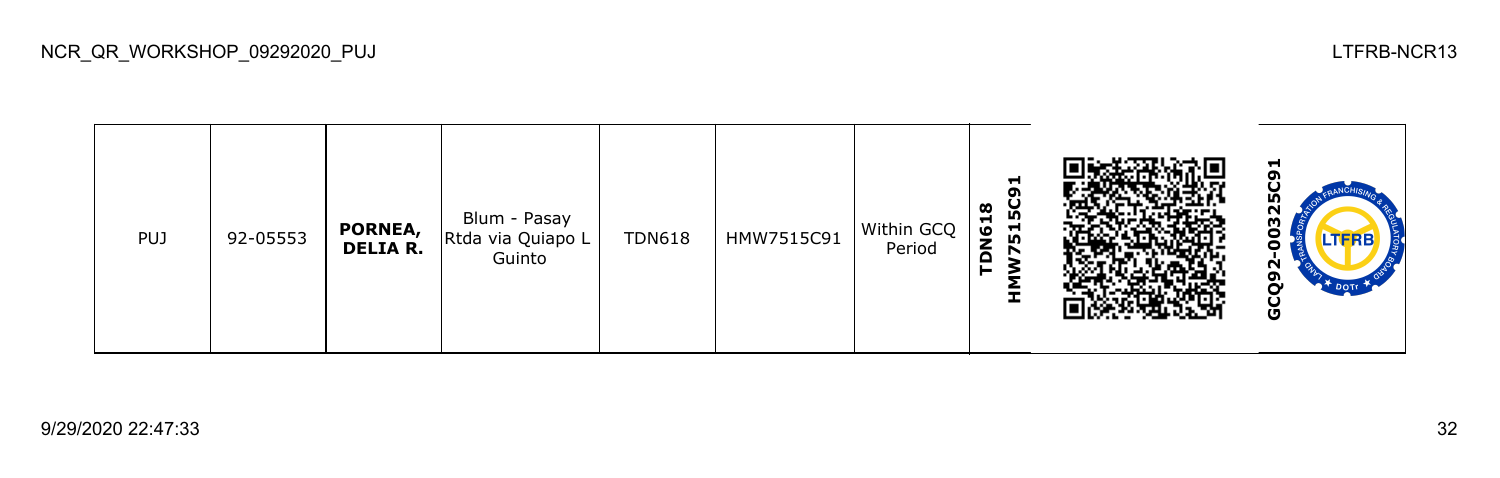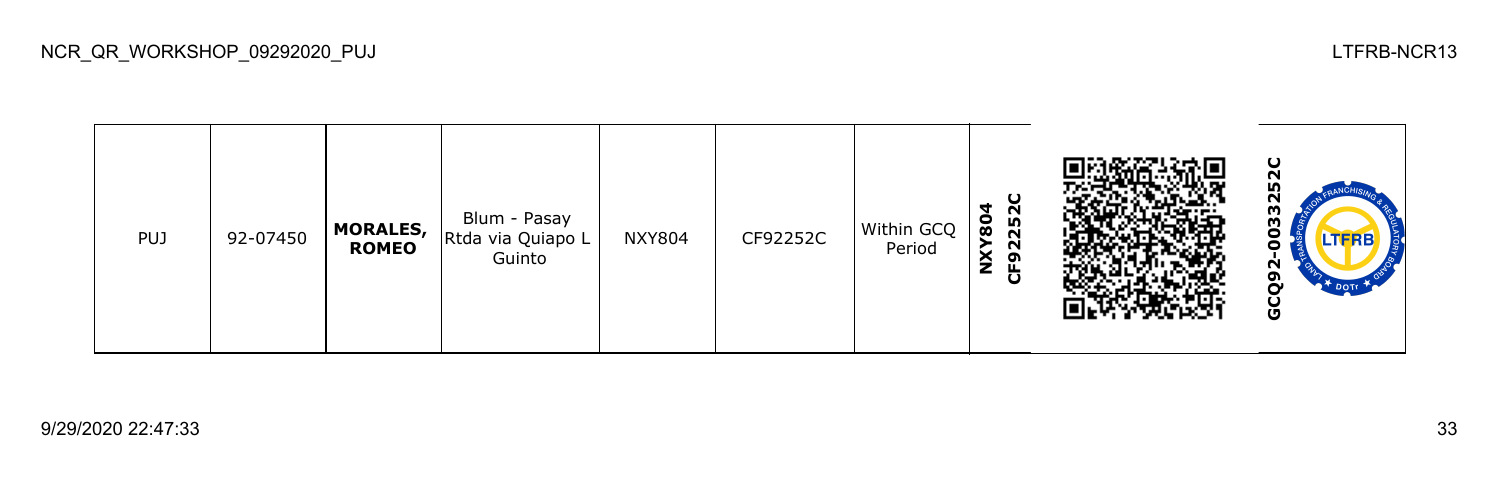

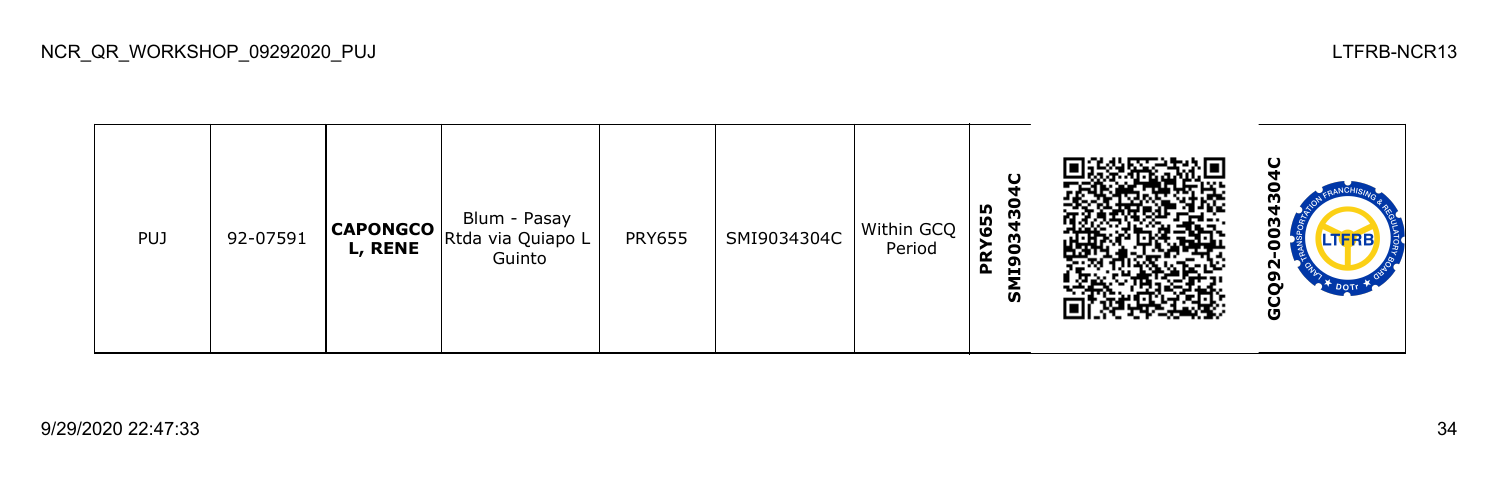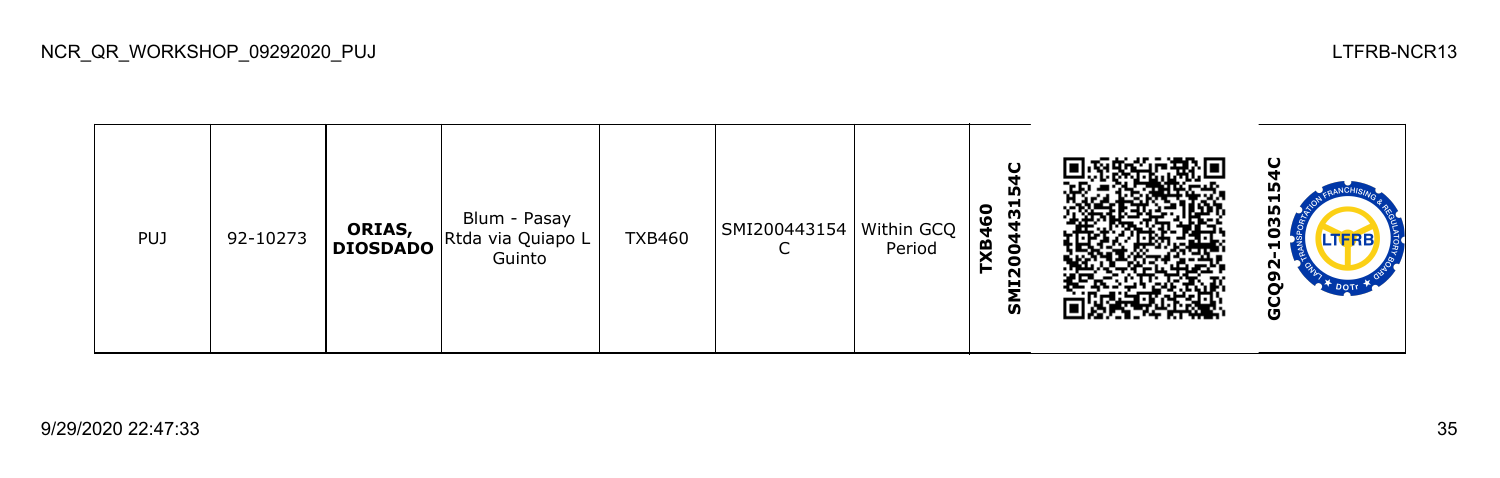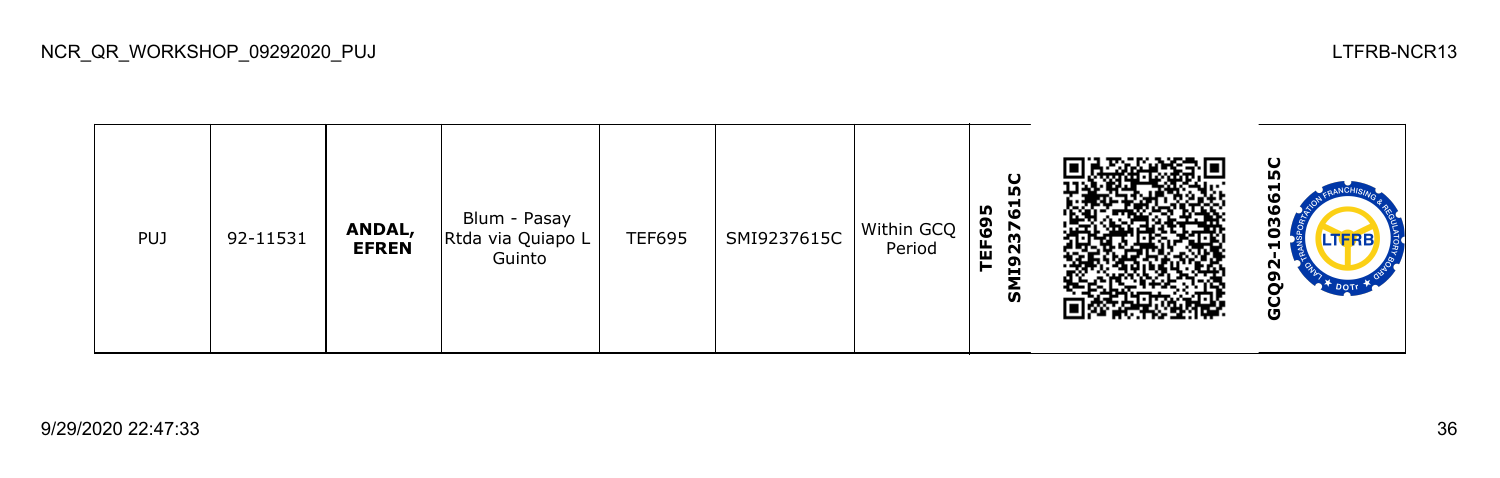

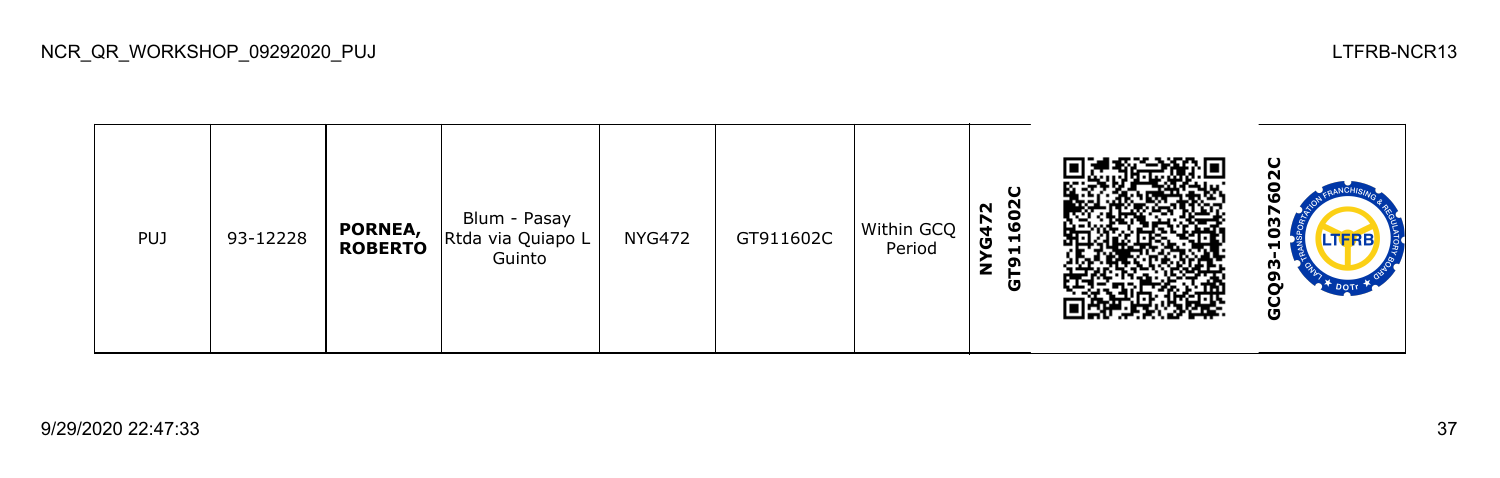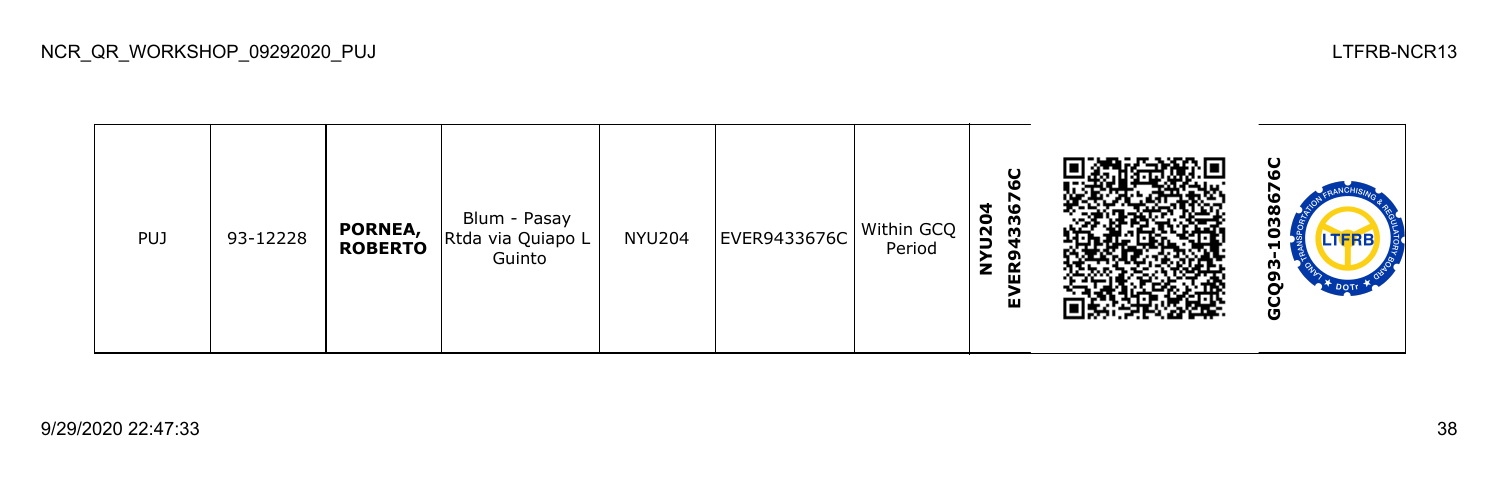| <b>PUJ</b> | 95-02940 | <b>PAJAGANA</b><br><b>ERNEDO</b> | Blum - Pasay<br>S DOLOR & Rtda via Quiapo L<br>Guinto | PYW644 | SPMM8394995 | Within GCQ<br>Period | U<br><b>In</b><br>ຫ<br>4<br>ຸດ<br>₩<br>Š<br>39<br>Ø<br>௳<br>ັທ |  | ပ<br>თ<br>m<br>o<br>LTFRB<br>U<br>m<br>o<br>မ္ပ |
|------------|----------|----------------------------------|-------------------------------------------------------|--------|-------------|----------------------|----------------------------------------------------------------|--|-------------------------------------------------|
|------------|----------|----------------------------------|-------------------------------------------------------|--------|-------------|----------------------|----------------------------------------------------------------|--|-------------------------------------------------|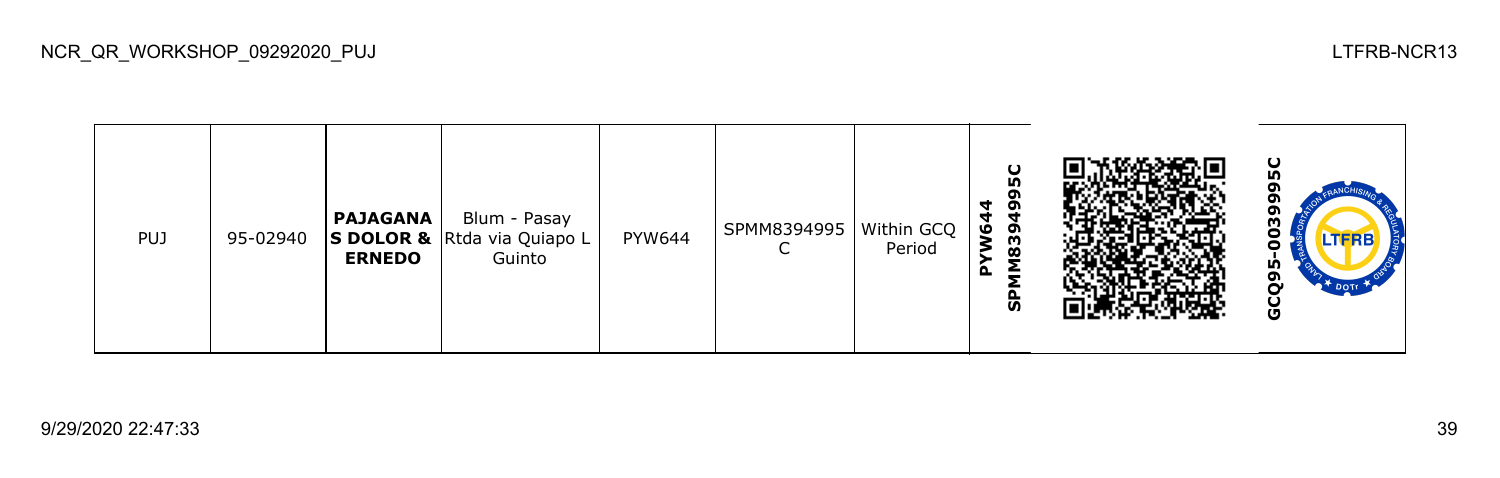ပ္စ **GCQ97-0040348CCCM927348C DELA DJX631** Blum - Pasay **CRUZ,**  DJX631 CCM927348C Within GCQ PUJ 97-00785 Rtda via Quiapo L **VALENTIN** Period ō Guinto **O** GCQ9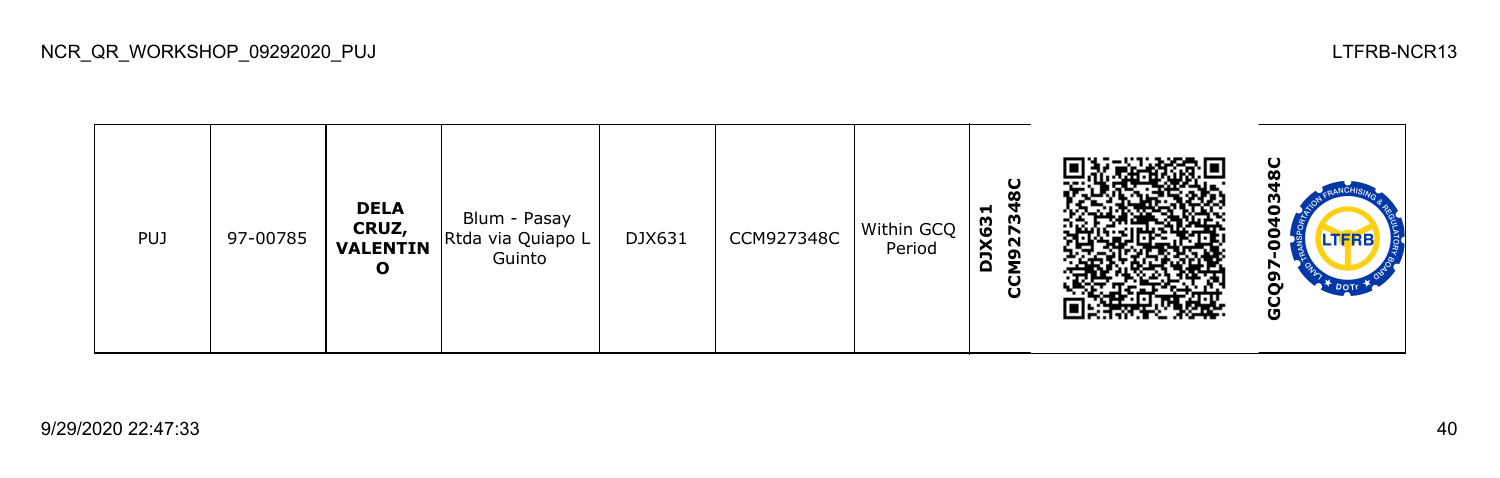| <b>PUJ</b> | 97-01210 | ASTORGA,<br>MICHAEL | Blum - Pasay<br>Rtda via Quiapo L<br>Guinto | <b>NXU891</b> | SPMM4394491 | Within GCQ<br>Period | O<br>−<br>σ<br>−<br>NXU89<br>39<br>ჭ |  | ပ<br>−<br>▬<br>LTERB<br>o<br><sup>+</sup> DOTE<br>Ū |
|------------|----------|---------------------|---------------------------------------------|---------------|-------------|----------------------|--------------------------------------|--|-----------------------------------------------------|
|------------|----------|---------------------|---------------------------------------------|---------------|-------------|----------------------|--------------------------------------|--|-----------------------------------------------------|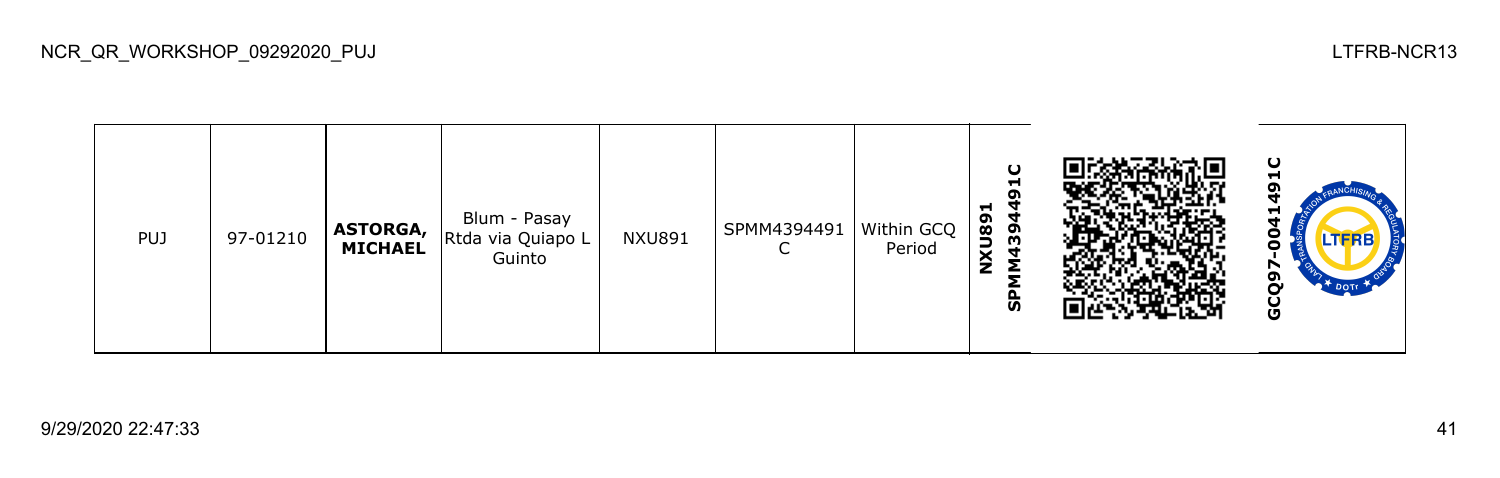| <b>PUJ</b> | 97-01210 | <b>ASTORGA,</b><br>MICHAEL | Blum - Pasay<br>Rtda via Quiapo L<br>Guinto | <b>NXX394</b> | SPMM4853492<br>◡ | Within GCQ<br>Period | $\mathbf C$<br>N<br>o<br>₹<br>853<br>NXX39<br>င္ဟ |  | ပ<br>−<br><b>LTFRB</b><br>თ<br>U |
|------------|----------|----------------------------|---------------------------------------------|---------------|------------------|----------------------|---------------------------------------------------|--|----------------------------------|
|------------|----------|----------------------------|---------------------------------------------|---------------|------------------|----------------------|---------------------------------------------------|--|----------------------------------|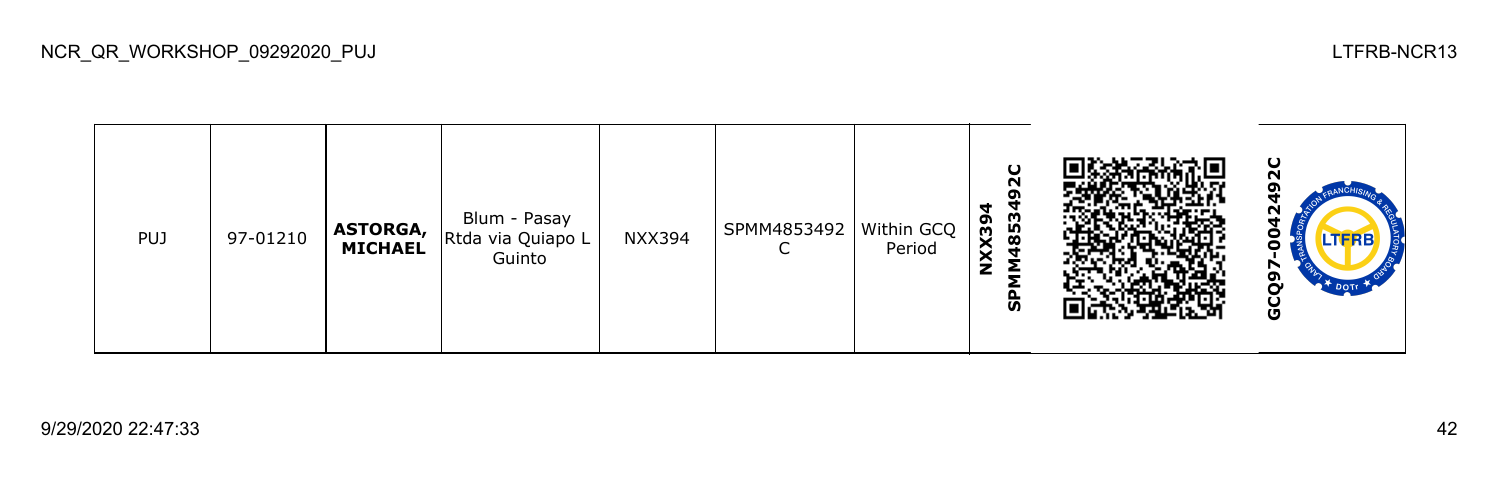| <b>PUJ</b> | 97-01210 | ASTORGA,<br><b>MICHAEL</b> | Blum - Pasay<br>Rtda via Quiapo L<br>Guinto | NXW694 | SPMM4841392 | Within GCQ<br>Period | O<br>N<br>႙ၟ<br>4<br>W69<br>$\frac{1}{4}$<br>മ<br>ະ<br>ᄌ<br>ჭ |  | ပ<br>ო<br>m<br>−<br>LTERB<br>-<br>o<br><b>L<sup>T</sup> DOTI</b><br>Ō |
|------------|----------|----------------------------|---------------------------------------------|--------|-------------|----------------------|---------------------------------------------------------------|--|-----------------------------------------------------------------------|
|------------|----------|----------------------------|---------------------------------------------|--------|-------------|----------------------|---------------------------------------------------------------|--|-----------------------------------------------------------------------|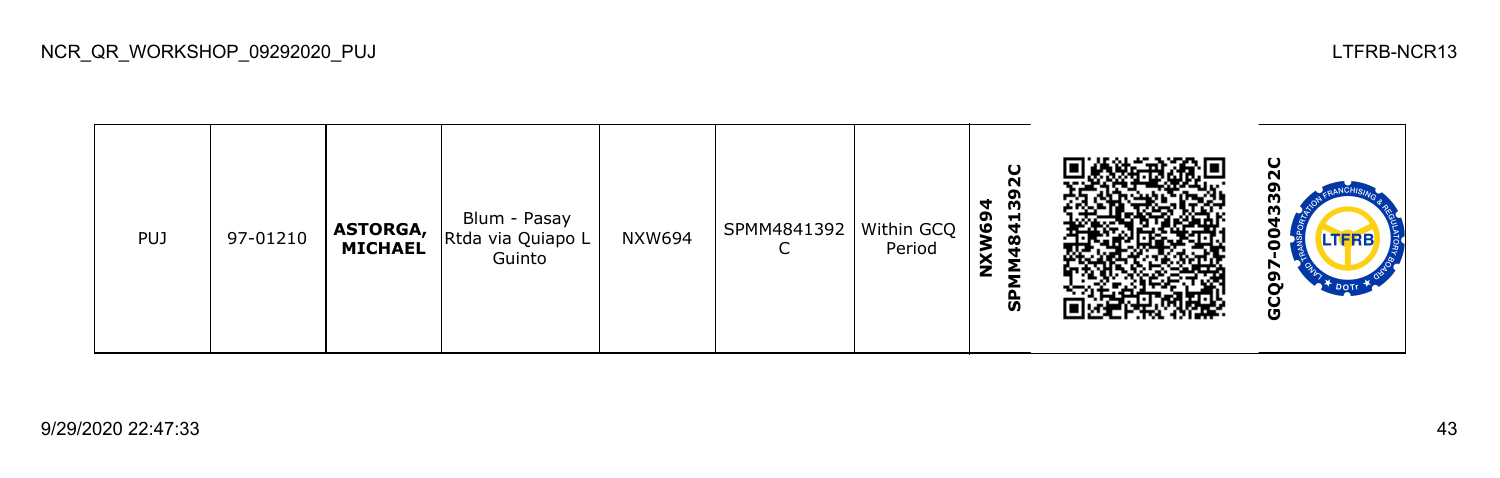| <b>PUJ</b> | 97-02983 | ELLOSO,<br>VICTOR H. | Blum - Pasay<br>Rtda via Quiapo L<br>Guinto | <b>EVC426</b> | SPMM5646192   Within GCQ | Period | $\mathbf C$<br>N<br>თ<br>ဖ<br>−<br>ဖ<br>$\boldsymbol{4}$<br>ဖ<br>ပ<br>m<br>ш<br>င္ဟ |  | ပ<br>-<br><b>LTFRB</b><br>ה<br>မိ |
|------------|----------|----------------------|---------------------------------------------|---------------|--------------------------|--------|-------------------------------------------------------------------------------------|--|-----------------------------------|
|------------|----------|----------------------|---------------------------------------------|---------------|--------------------------|--------|-------------------------------------------------------------------------------------|--|-----------------------------------|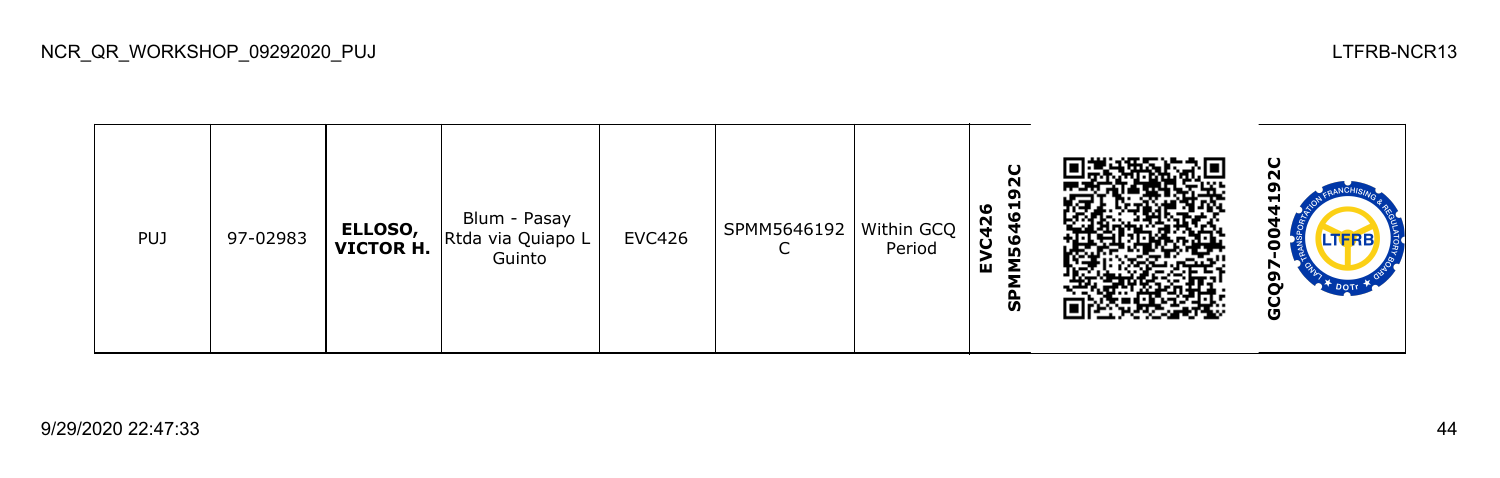| <b>PUJ</b> | 97-03997 | <b>BALLOCAN</b><br>AG,<br><b>REMEGIO</b> | Blum - Pasay<br>Rtda via Quiapo L<br>Guinto | PXJ741 | EXL96112037C | Within GCQ<br>Period | O<br>m<br>ິ<br>ລິ<br>$\frac{1}{4}$<br>$\blacksquare$<br>PXJ7<br><b>d</b><br>ဖ<br>ഹ<br>ଢ |  | ပ<br>m<br>o<br>45<br>Ο<br>TFRB.<br>o<br>თ<br>Ō<br><b>TA DOTE</b><br>မိ |
|------------|----------|------------------------------------------|---------------------------------------------|--------|--------------|----------------------|-----------------------------------------------------------------------------------------|--|------------------------------------------------------------------------|
|------------|----------|------------------------------------------|---------------------------------------------|--------|--------------|----------------------|-----------------------------------------------------------------------------------------|--|------------------------------------------------------------------------|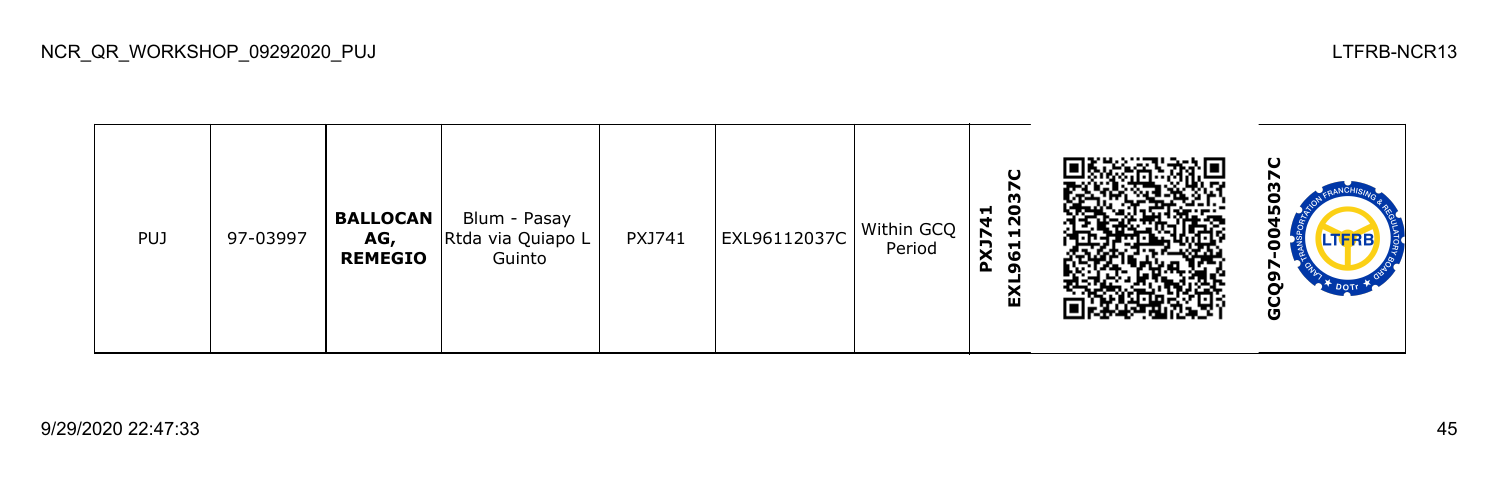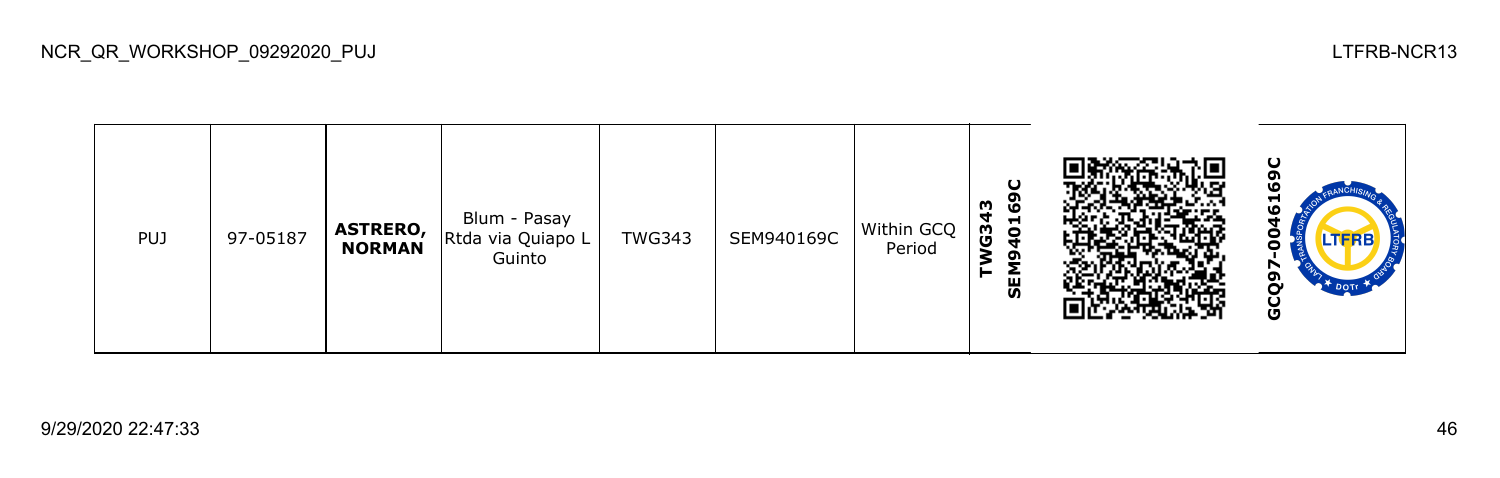| <b>PUJ</b> | 97-06939 | <b>OLMOGUEZ</b><br><b>MILAGROS</b> | Blum - Pasay<br>Rtda via Quiapo L<br>Guinto | <b>PYH851</b> | EVER9757073C | Within GCQ<br>Period | O<br>m<br>H851<br>o<br>ნ<br>ი<br>ຫ<br>$\Delta$<br>ш<br>ш |  | ပ<br><b>LTFRB</b><br>o |
|------------|----------|------------------------------------|---------------------------------------------|---------------|--------------|----------------------|----------------------------------------------------------|--|------------------------|
|------------|----------|------------------------------------|---------------------------------------------|---------------|--------------|----------------------|----------------------------------------------------------|--|------------------------|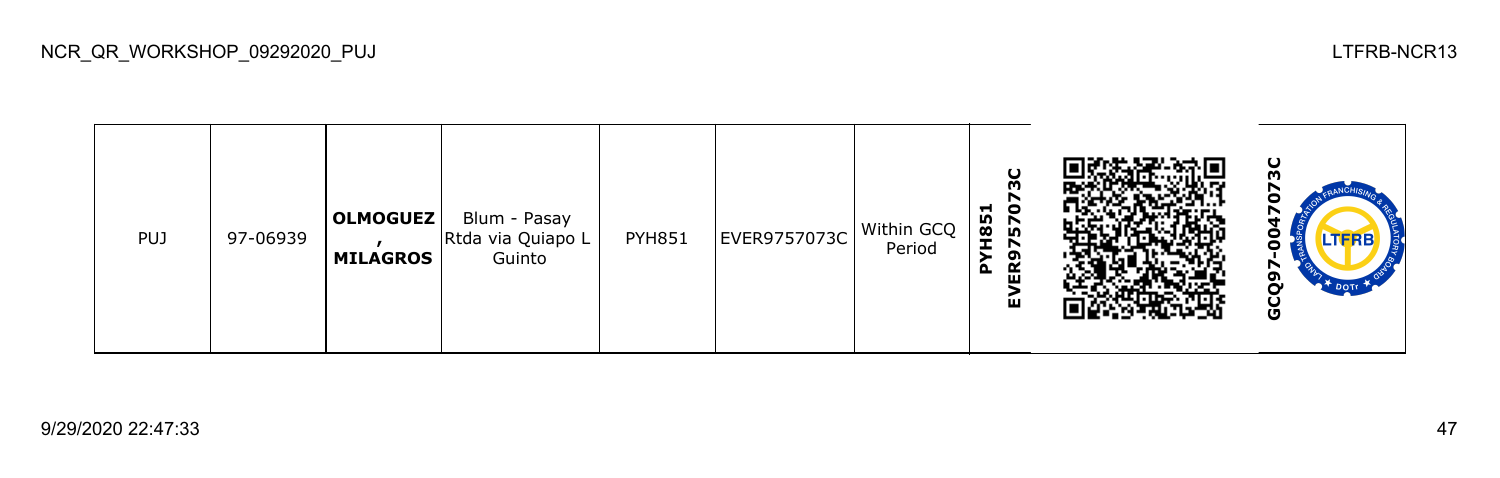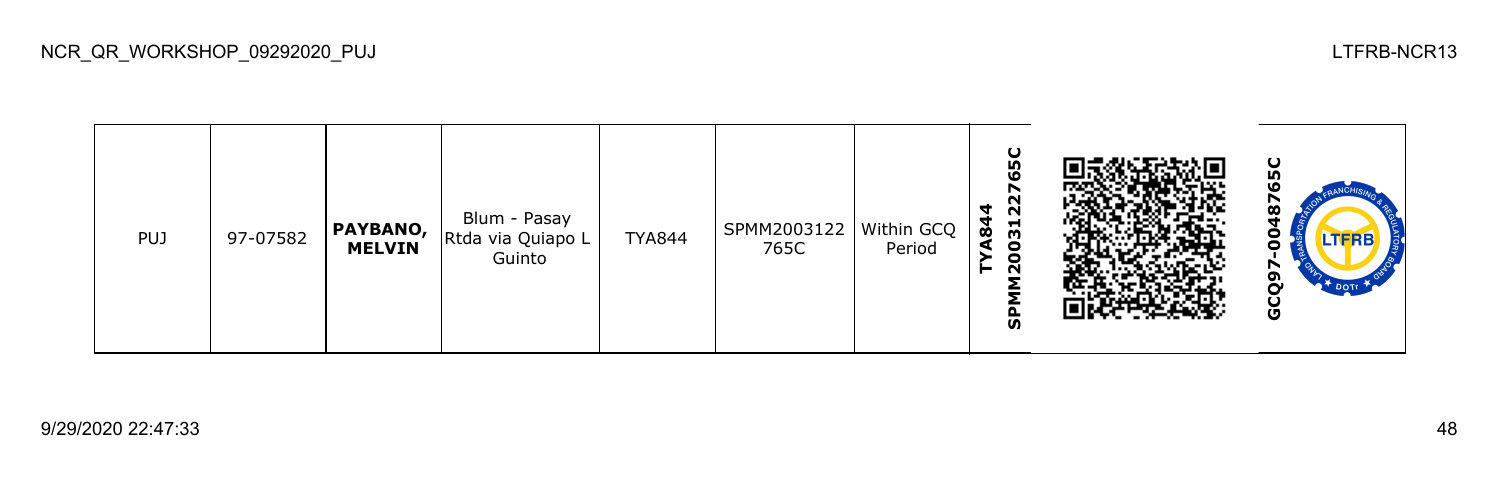

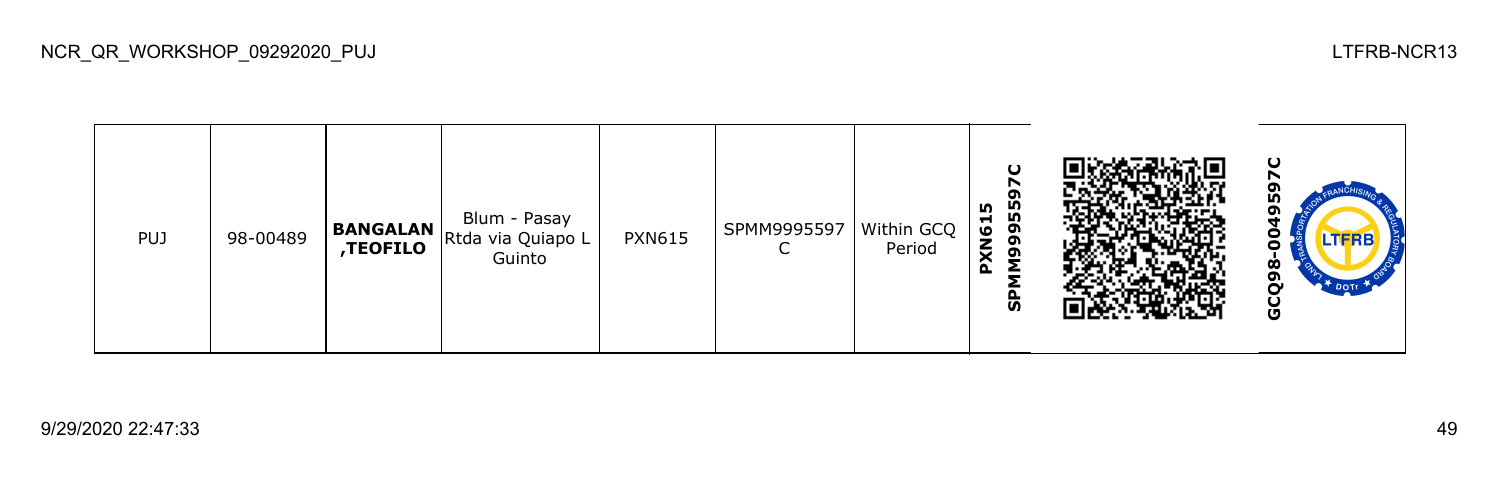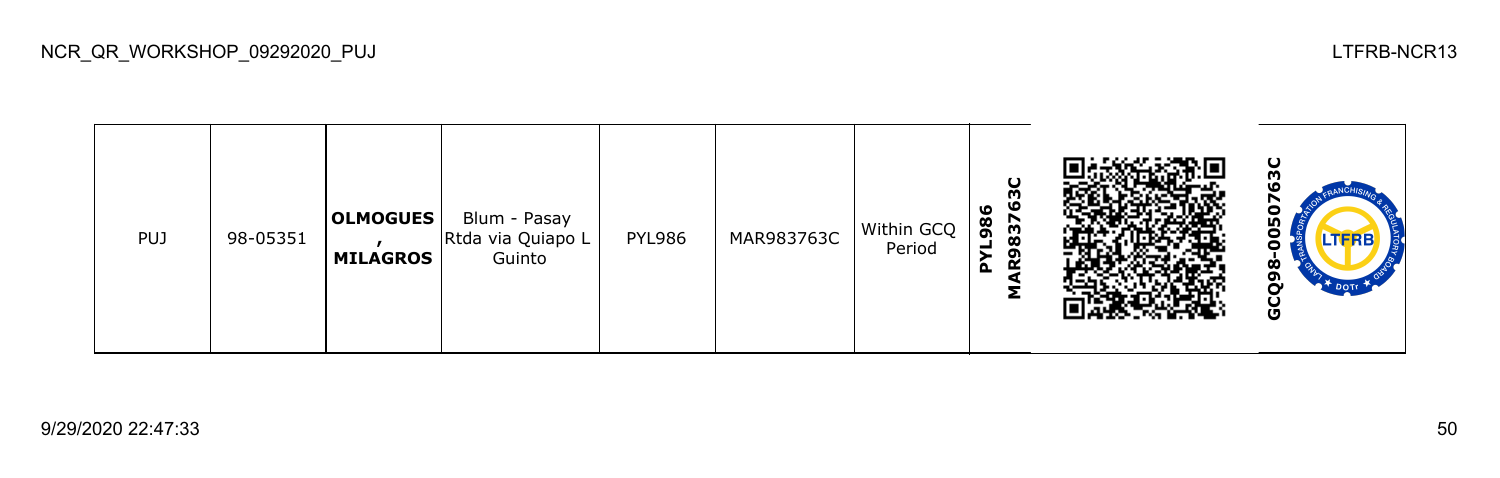| <b>PUJ</b> | 98-05761 | PINGAN,<br><b>MARLON</b> | Blum - Pasay<br>Rtda via Quiapo L<br>Guinto | <b>PXX772</b> | SPMM1034859<br>8C | Within GCQ<br>Period | ပ<br>œ<br>ຸດາ<br>85<br>$\sim$<br>PXX77<br>G,<br>−<br><b>S</b> |  | ပ<br>oı<br>LO <sub>1</sub><br>51<br>o<br><b>LTFRB</b><br>o<br>Ò<br>o<br>မ္ပ |
|------------|----------|--------------------------|---------------------------------------------|---------------|-------------------|----------------------|---------------------------------------------------------------|--|-----------------------------------------------------------------------------|
|------------|----------|--------------------------|---------------------------------------------|---------------|-------------------|----------------------|---------------------------------------------------------------|--|-----------------------------------------------------------------------------|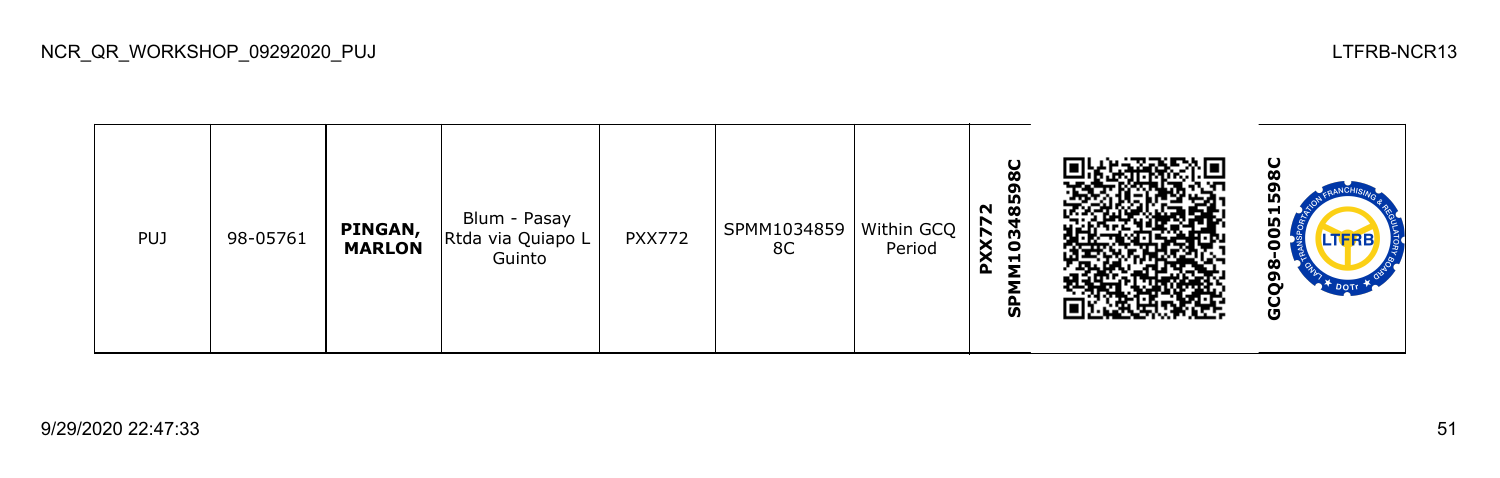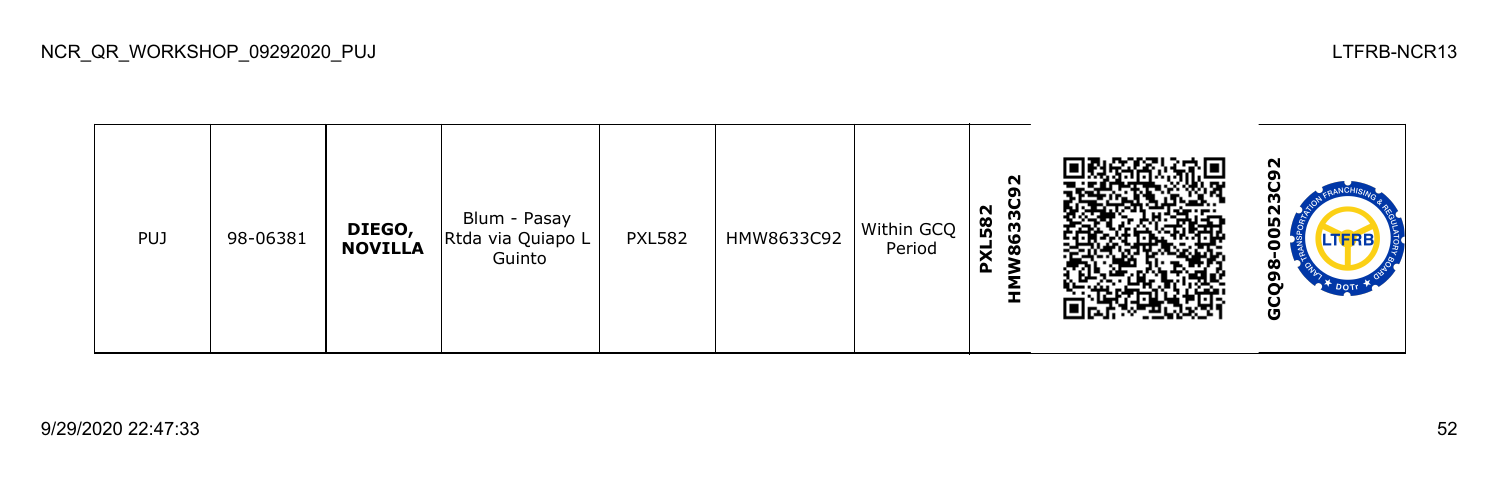